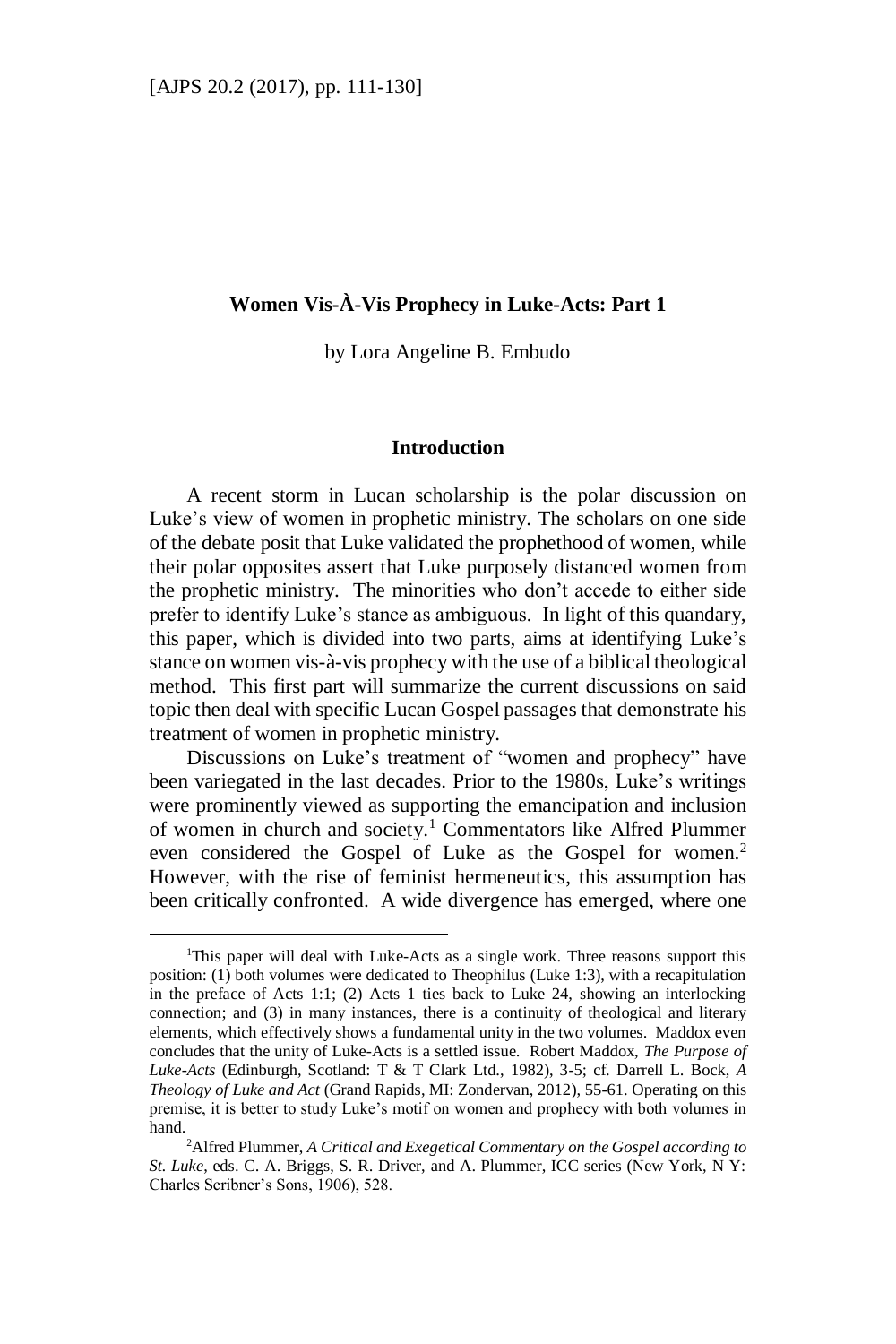side posits that Luke positively includes women in the prophetic ministry, while the other argues for his suppression of the female prophetic voice. The brief survey below will inform us on some elements of the debate.

### **Brief Survey on the Current Debate**

Luke-Acts: Validating the Prophethood of Women

A major reason why Luke is viewed as favorable to women is the fact that his Gospel has more material on women than the other Synoptic Gospels. He has at least forty-two passages concerned with women, of which twenty-three are unique to his work.<sup>3</sup> He mentions thirteen women that are not found elsewhere in the New Testament; 4 and although most of the stories with a female motif were retained from Mark's Gospel, Luke added many episodes from his own sources.<sup>5</sup> The man-woman parallels in Luke's Gospel and the couple-group descriptions in the Book of Acts have also been argued as being his way of establishing a favorable image of women and of their significant role in the community.<sup>6</sup> Turid Seim points out that these narrative pairs and couplegroup descriptions have the effect of making the women visible in the narrative.<sup>7</sup>

<sup>3</sup>Women passages unique to Luke's gospel include 1-2; 7:11-17, 36-50; 8:1-3; 10:38- 42; 11:27-28; 13:10-17; 15:8-10; 18:1-8; and 23:27-31. Cf. Leonard Swidler, *Biblical Affirmations of Women* (Philadelphia, PA: Westminster Press, 1979), 254-255.

<sup>4</sup>Women mentioned only in Luke's gospel are the following: Elizabeth (ch. 1); Anna (2:36-38); the widow of Zarephath  $(4:25,26)$ ; the widow of Nain  $(7:11-17)$ ; the woman who was a sinner (7:36-50); the ministering women that include Joanna the wife of Chuza, Herod's steward, and Susanna (8:2,3); the woman in the crowd who blesses Mary's womb (11:27,28); the woman bowed down with infirmity (13:10-17); the parable of the woman who loses a coin (15:8-10); Lot's wife (17:32); the parable of the widow who continually pleaded with the unjust judge (18:1-8); and the daughters of Jerusalem (23:28).

<sup>5</sup>The Markan source theory for the Gospel of Luke is the most common view among scholars. It is mostly agreed that Luke used Mark and Q (the material he shares with Matthew), as well as other non-extant sources unique to Luke. The sources of Acts, on the other hand, are hard to reconstruct, the most probable theory being that Luke used oral sources as well as his own personal experience (as a companion of Paul in the "we" narratives). Craig Keener, *Acts: An Exegetical Commentary: Introduction and 1:1-2:47*  vol. 1 (Ada, MI: Baker Academic, 2012), 178-180.

<sup>6</sup>Turid Karlsen Seim, *The Double Message: Patterns of Gender in Luke and Acts* (Edinburgh, Scotland: T & T Clark, Ltd., 1994), 12-20; cf. Elizabeth Dowling, *Taking Away the Pound: Women, Theology*, *and the Parable of Pounds in the Gospel of Luke* (New York, NY: T & T Clark, Intl., 2007), 60-61.

<sup>7</sup>Seim lists the Man-Woman Parallels in Luke's presentation as follows: Zechariah and Mary (1:11-20, 26-38, 46-55, 61-79), Simeon and Anna (2:25-35, 36-38), Naaman and the widow in Zarepath (4:25-27), Jairus' daughter and the widow's son (7:11-17; 8:40-56), Jairus and the woman with blood (8:40-41, 43-56), the men of Nineveh and the Queen of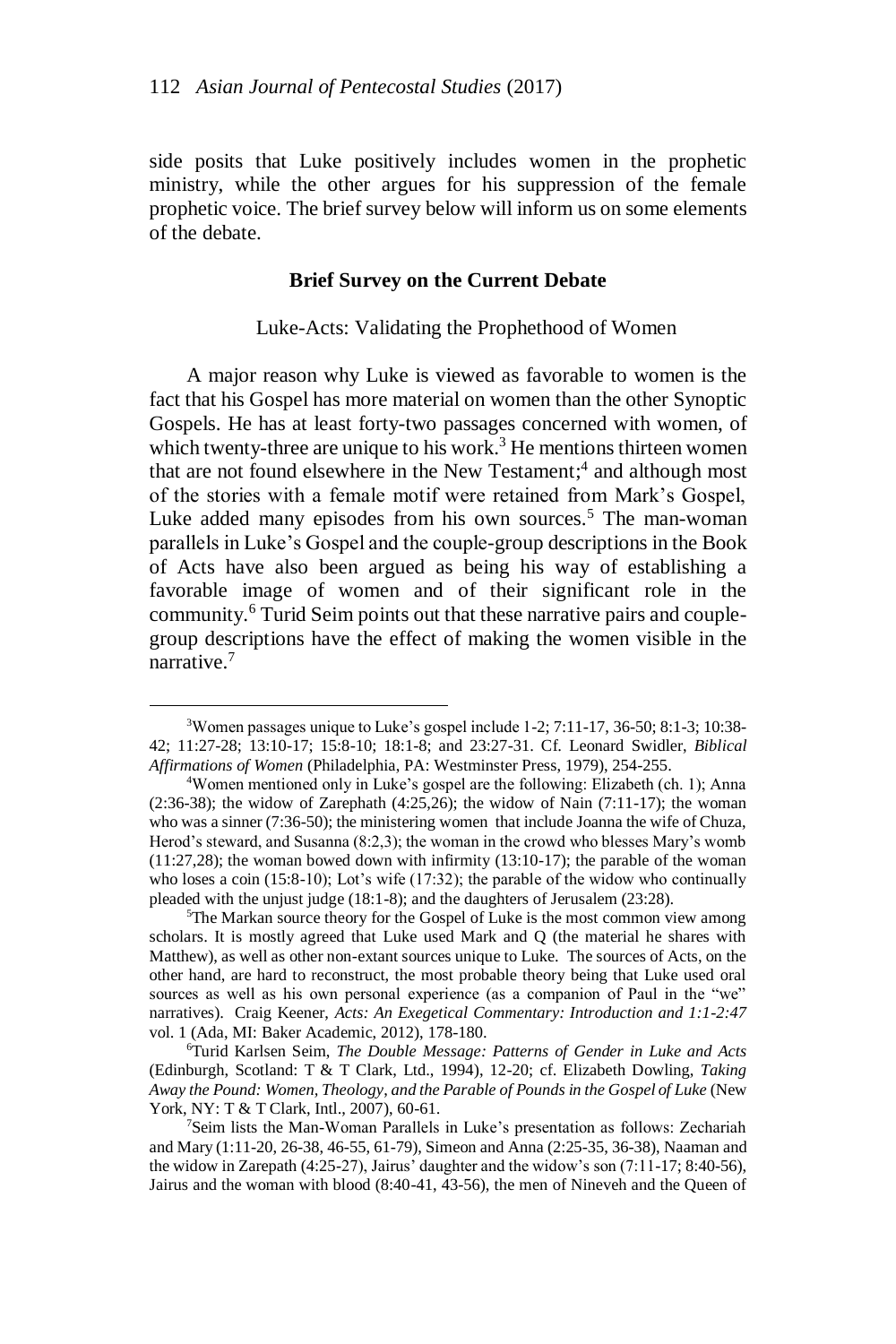In addition to these gender parallels, there is a recurrent stress in the Gospel that those who followed Jesus were "both men and women" (Lk. 8:1-3; 23:49; 24:9-11). The phrase "both men and women" also appears five times in the Book of Acts (2:18; 5:14; 8:3, 12; 22:4). Most scholars consider the increase in passages with female motifs as Luke's way of conveying the kingdom vision of Jesus' ministry.<sup>8</sup> Others, like Ben Witherington, suggest that Luke did this to justify women's participation in the ministry of the believers' community,  $9$  saying that the early community obeyed the teachings of Jesus, who raised the status of women amid the restrictive and devaluing ideologies of Judaism.<sup>10</sup>

Craig Keener, however, goes further by noting that Luke does not just justify women's inclusion, but also normatively involves them in end-time prophetic ministry (see Acts  $2:17-18$ ).<sup>11</sup> He comments that Luke obviously expects women to speak God's message as prophets of the last days (e.g., Anna in Luke 2:36-38 and Philip's four daughters in Acts  $21:9$ .<sup>12</sup> Gill and Cavaness agree with this by pointing out that, in the new era of the Spirit, everyone can minister regardless of gender, status, or age.<sup>13</sup> For them, Pentecost has inaugurated the time when everyone can preach about Christ, because the Holy Spirit chooses and

<sup>9</sup>Ben Witherington III, "Women in the Ministry of Jesus," *Society for New Testament Studies Monograph*, Series 51 (Cambridge, UK: Cambridge University Press, 1984), 127.  $10$ Ibid.

 $12$ Ibid.

the South (11:31-32), the man and the woman healed on the Sabbath (14:1-6; 13:10-17), Abraham's son and daughter (19:9; 13:16), the man who sowed seed and woman who hid yeast (13:18-19, 20-21), the shepherd with sheep and the woman with coins (15:3-7, 8-10), the men sleeping and the women grinding (17:34-35), Peter at Tomb and women at Tomb (24: 1-11), and Aeneas and Tabitha (Acts 9:32-35, 36-42). On the other hand, in Acts, narrative pairs are virtually non-existent. Instead, Luke makes use of couple-group descriptions, which include Priscilla and Aquilla (18:2, 18, 26), Felix and Drusilla (24:25), and Agrippa and Bernice (25:13, 23). Seim, 15-18.

 ${}^{8}A$  few of those who have this view include: Eugene H. Maly, "Women and the Gospel of Luke," *BTB* 10 (1980), 99-104; Neal M. Flanagan, "The Position of Women in the Writings of St. Luke," *Marianum 40* (1978), 288-304; Mark Allan Powell, *What Are They Saying about Luke?* (Mahwah, NJ: Paulist Press, 1989), 93-97; Robert C. Tannehill, *The Narrative Unity of Luke-Acts: A Literary Interpretation. I. The Gospel According to Luke* (Philadelphia, PA: Fortress Press, 1986), 132-139; idem. *The Narrative Unity of Luke-Acts: A Literary Interpretation. II. The Acts of the Apostles* (Minneapolis, MN: Fortress Press, 1990), 208-281.

<sup>&</sup>lt;sup>11</sup>For Keener, Acts 2:17-18 gives us a programmatic principle that can be normative for present-day ministry, saying "The same Spirit that breaks down ethnic and cultural barriers is the same Spirit that breaks gender barriers for speaking God's message." Keener, *Acts, vol.1,* 638.

<sup>13</sup>Deborah M. Gill and Barbara Cavaness, *God's Women Then and Now* (Springfield, MO: Grace and Truth, 2004), 84-86; cf. Ambrose Edebe, *Your Women Did Prophesy* (Bloomington, IN: Xlibris, 2012), 61.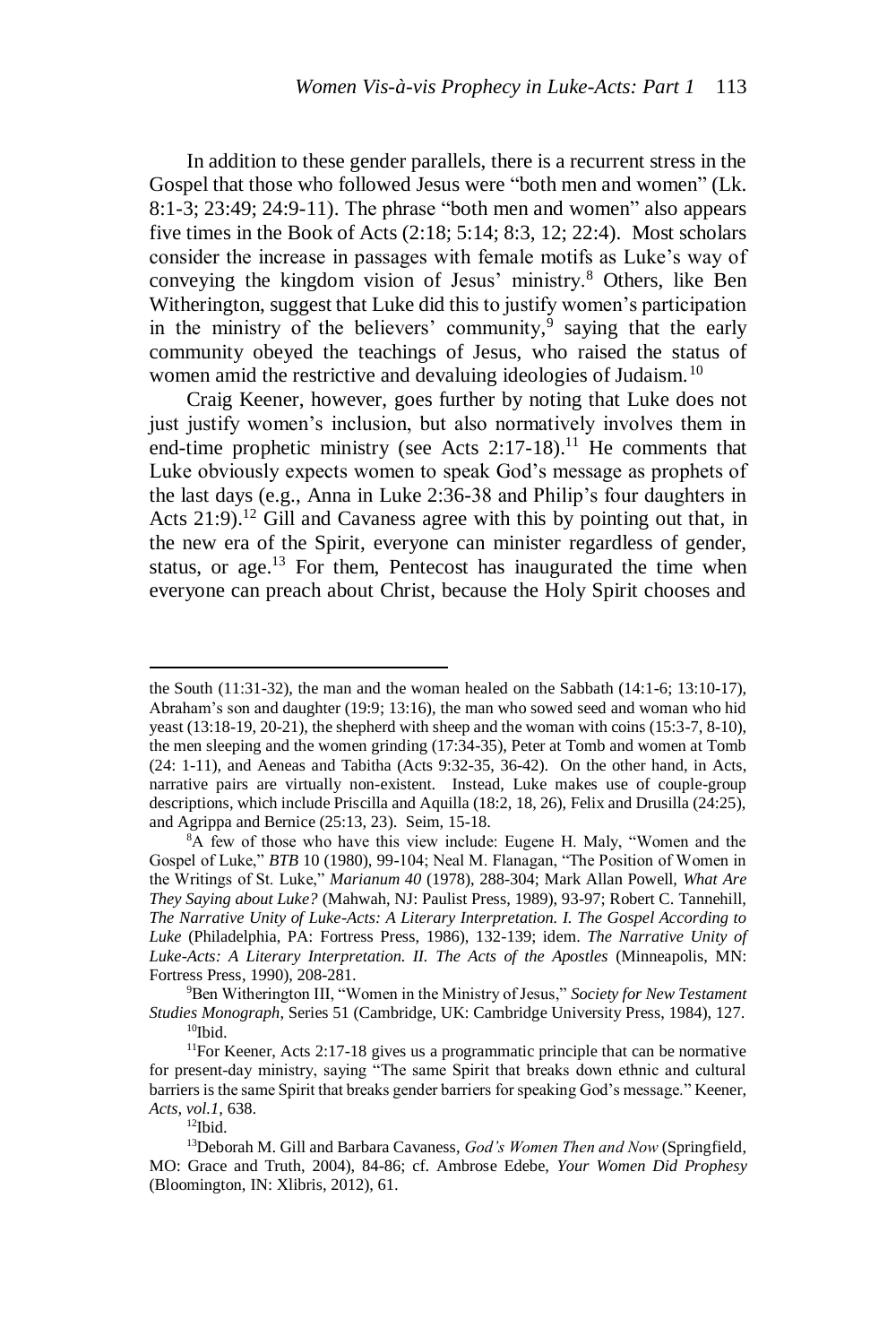equips people (regardless of gender) for ministry.<sup>14</sup> This sentiment is echoed by Seim, who succinctly writes:

The promise of the gift of the Spirit [in Joel 2:28-32a, as quoted in Acts 2:17-21] including and equipping people across boundaries established by traditional patterns of authority is realized. The Holy Spirit is poured out over all flesh expressing itself in the gift of prophecy, so that the young see visions just as much as the old have dreams, so that women speak prophetically just as well as men.<sup>15</sup>

These views have been positively accepted by women who promote inclusiveness and equality in the Church. Asian theologian Kwok Puilan even points to the important ministries of women today as an emulation of the early church in Acts.<sup>16</sup> However, not all scholars agree that Luke has a positive message for women. Some, in fact, suggest that Luke wrote to intentionally distance women from the prophetic ministry.

Luke-Acts: Restricting the Prophethood of Women

The purview that Luke was "antifeminist" has been progressing since the late 1980s.<sup>17</sup> Elisabeth Schüssler Fiorenza was one of those who started the ball rolling when, in an unpublished address to the General Meeting of the Catholic Biblical Association of America, she expressed her position that Luke had a restrictive theology and attitude towards women in Luke-Acts.<sup>18</sup> In agreement with Fiorenza, Elisabeth Meier Tetlow writes:

<sup>&</sup>lt;sup>14</sup>Gill and Cavaness, 86. Other scholars who agree include: Allen Black, "Women in the Gospel of Luke" in *Essays on Women in Early Christianity,* ed. Carroll Osburn (Eugene, OR: Wipf and Stock, 1993), 445-468; Greg W. Forbes and Scott D. Harrower, *Raised from Obscurity: A Narratival and Theological Study of the Characterization of Women in Luke- Acts* (Eugene, OR: Pickwick Publications, 2015), 153-155; Loren Cunningham, "Women Prophets, Evangelists, and Teachers" in *Why Not Women? A Fresh Look at Scripture on Women in Missions, Ministry, and Leadership*, Loren Cunningham and David Joel Hamilton, eds. (Edmonds, WA: YWAM Publishing, 2000), 58-59.

<sup>&</sup>lt;sup>15</sup>Seim, 164.

<sup>16</sup>Kwok Pui-lan, *Introducing Asian Feminist Theology (Introductions in Feminist Theology),* Series 4 (Sheffield, UK: Sheffield Academic Press, 2000), 103-104.

<sup>&</sup>lt;sup>17</sup>Concise discussion of the debate can be read in Rober Karris, "Women and Discipleship in Luke" in *A Feminist Companion to Luke*, ed. Amy-Jill Levine (New York, NY: Sheffield Academic Press, 2002), 23-27.

<sup>18</sup>Elisabeth Schüssler Fiorenza, "Feminist Theology" (presidential address, General Meeting of the Catholic Biblical Association of America, San Francisco, CA, August 24, 1978, as noted by Elisabeth Meier Tetlow, *Women and Ministry in the New Testament: Called to Serve* (Lanham, MD: University Press of America, 1980), 132.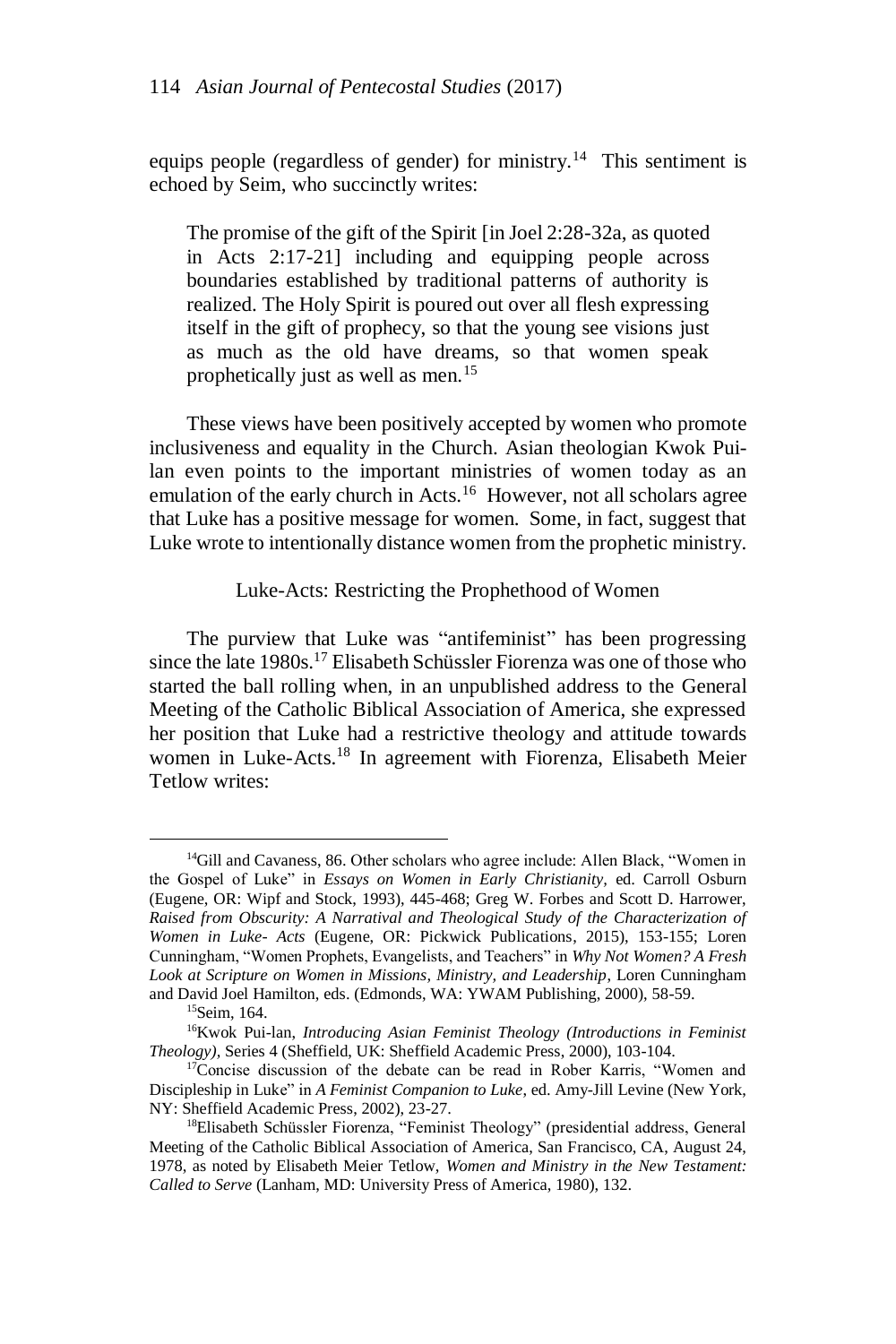It would seem that women had an important and active role in Luke's own late first-century community. This was such that he could not ignore the importance of women altogether, but, reacting negatively to their present active role, he could through the theology of his gospel attempt to argue for the restriction of women's role in the Church of his day. <sup>19</sup>

Mary D'Angelo sees this antifeminist tendency in Luke's writings as the latter's catechetical way of inviting women to respond to the Gospelin a discreet manner, of offering a limited and conventional scope for their activity, and of taming the phenomena of prophecy amongst them.<sup>20</sup> Her conjecture has something to do with a proposed tension between the necessity to educate women converts in the church of Luke's time and the anxieties that may arise if women's roles were expanded.<sup>21</sup> D'Angelo writes:

I would suggest that the reduction of the role of women as prophets and leaders in the community corresponds to Luke's choice of prophecy as a means of showing the άσφάλειαν (surety, safety) of the Christian teaching—that, like the portrayals of Jews and Semites as magicians in Acts, the distancing of women from Christian prophecy and ministry serves to distinguish Christianity from threatening oriental cults.<sup>22</sup>

As an example, she observes that, in the book of Acts, women are neither explicitly named as prophets nor are there prophetic speeches attributed to them.<sup>23</sup> Also, even if Luke gave a rationale for women as prophets in Acts 2:17-18 (cf. Joel 2:28-29), he does not record a female prophetic

<sup>&</sup>lt;sup>19</sup>Tetlow accedes to Conzelmann's scheme of salvation history and studied the discipleship of women in the Lucan corpus according to the three eras—the period of Israel, the period of Jesus' ministry, and the period of the church. She concludes that "The status and role of women are greatest in the period of Israel, much less during the ministry of Jesus, and quite restricted in the period of the Church." Tetlow, 101.

<sup>&</sup>lt;sup>20</sup>D'Angelo builds on Constance Parvev's suggestion that the education of women was a concern in Luke-Acts. Mary Rose D' Angelo, "Women in Luke Acts: A Redactional View," *Journal of Biblical Literature 109/3* (1990) 441-461; cf. Constance Parvev, "The Theology and Leadership of Women in the New Testament," in *Religion and Sexism*, ed. Rosemary Bradford Ruether (New York, NY: Simon and Schuster, 1974), 139-146.

<sup>&</sup>lt;sup>21</sup>D'Angelo posits that Luke may have been protecting Christianity from being identified as un-Roman, magically inclined, cultic, or promotive of social disorder. In Luke's time, women prophets, priests, and leaders were usually identified as members of oriental cults. She suggests that, in Luke's mind, allowing women to liberally operate in the prophetic may be seen as socially disruptive. D'Angelo, 456-460.

 $^{22}$ Ibid., 457.

<sup>23</sup>Ibid., 453.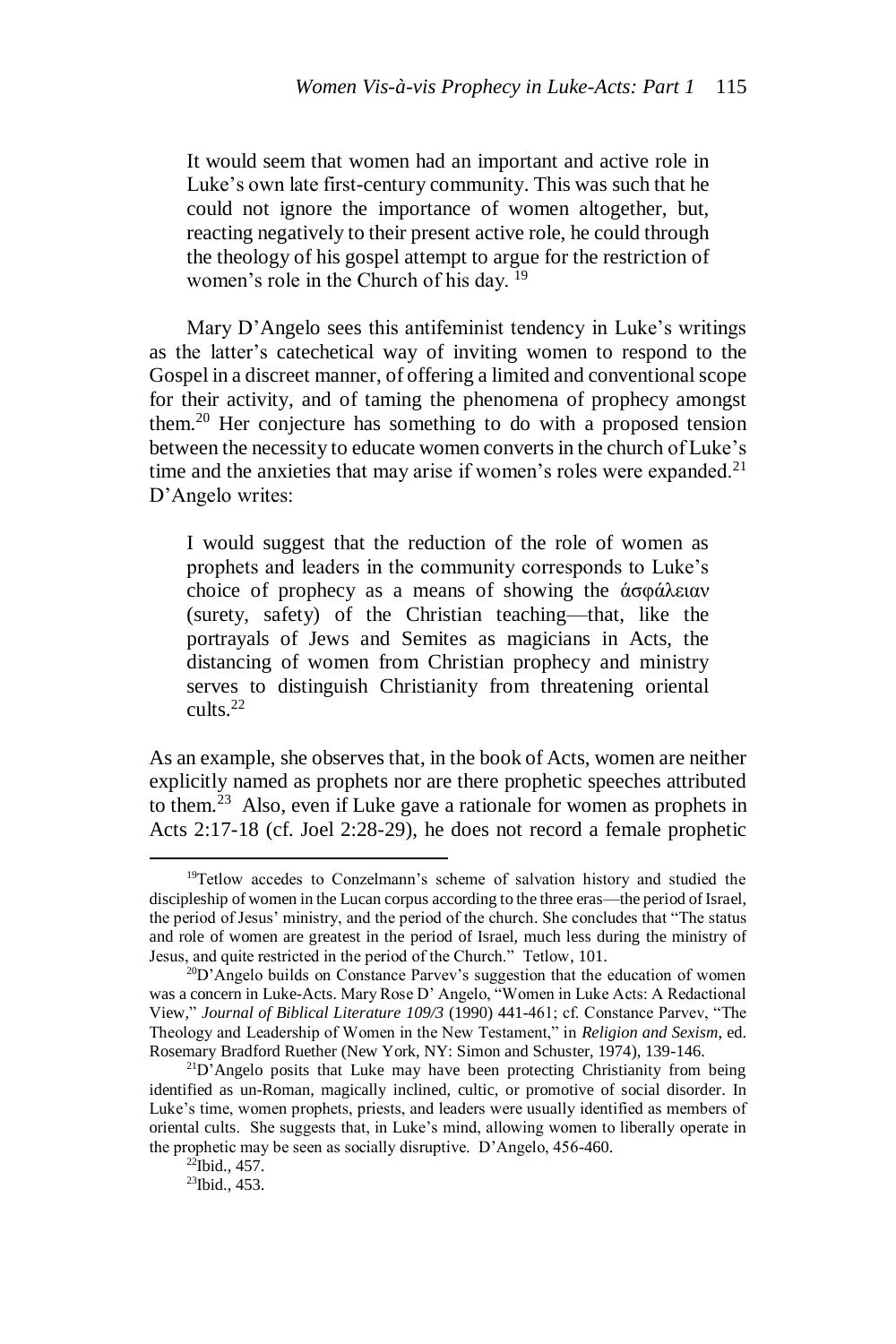speech in the narrative. $^{24}$  The only time Luke attributed prophetic speech to a woman was when he wrote about the servant girl with a "python" or "mantic" spirit (Acts  $16:16-18$ ).<sup>25</sup>

About this story, F. Scott Spencer writes, "We are left with one disturbing fact: for whatever reason, a prophetic slave-girl proclaiming the Good News of God's salvation—as envisioned in the Joel citation at Pentecost—is ultimately silenced and forgotten."<sup>26</sup> This distancing of women from prophetic ministry can be assumed as Luke's way of preventing Christianity from being identified as another eastern superstitious religion where women are out of order.<sup>27</sup> These surmises led Spencer to conclude that the prophetic promise of Joel in Acts 2:17- 18 was never fully realized in the early church. <sup>28</sup> Luke-Acts, "despite its more inclusive and receptive ideals, ultimately more mirrors than challenges conventional first century Mediterranean society in its suppression of the lower-class female voice."<sup>29</sup> Thus, for some scholars, Luke was intentional in steering women away from the prophetic ministry in an effort to present Christianity as a socially acceptable movement.

#### Luke-Acts: Ambiguous on the Prophethood of Women

Scholarly debate on Luke's treatment of women and prophecy is more nuanced than just the two sides surveyed above. Some scholars have opted to conclude that Luke's view on women and prophecy is ambiguous. For instance, Graham Twelftree, who considers Luke as generally favorable to women, still writes: "Over against this positive role and the place for women we need to take into account what can be detected as Luke's hesitation in relation to women and prophecy."<sup>30</sup> Seim, in considering this ambiguity, notes:

The tension in Luke's narrative has indeed shown itself to be its ambivalent evidence both of strong traditions about women on

 $24$ He names Philip's four daughters as prophesying (Acts 21:9) but does not attribute prophetic utterances to them. In fact, immediately after they were mentioned, he highlights Agabus, who foretells Paul's arrest in Jerusalem (Acts 21:10-12). Ibid.

 $^{25}$ For D'Angelo, this is somewhat denigrating for women in prophetic ministry, because the only example Luke gives of a woman actively prophesying was a negative one. D'Angelo, 453.

 $^{26}F$ . Scott Spencer, "Out of Mind, Out of Voice: Slave-Girls and Prophetic Daughters in Luke-Acts," *Biblical Interpretation 7, 2* (1999), 150.

<sup>27</sup>D'Angelo, 453-460.

<sup>28</sup>Spencer, 136.

<sup>29</sup>Ibid., 151.

<sup>30</sup>Graham Twelftree, *People of the Spirit: Exploring Luke's View of the Church* (Ada, MI: Baker Academic, 2009), 122.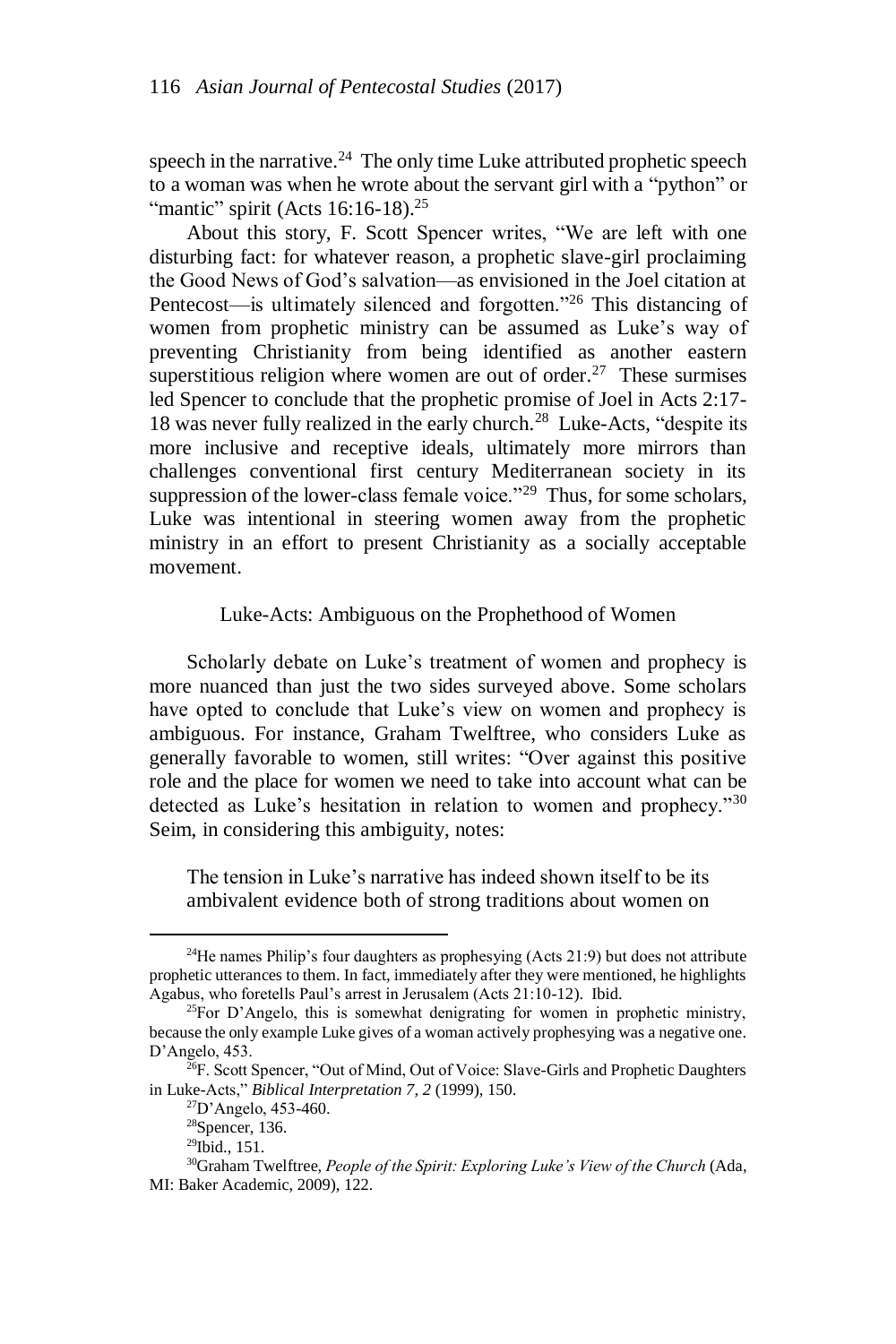the one hand, and of the social and ideological controls that brought women to silence and promoted male dominance in positions of leadership on the other . . . The Lukan construction contains a double, mixed message.<sup>31</sup>

### **Hypothesis and Methodology of the Current Study**

The brief survey above now leaves us in a quandary. How did Luke relate women to prophecy in Luke-Acts? Was he for, against, or unsure about women vis-à-vis the prophetic ministry? Though this paper does not plan to deal with every facet of this debate, it does aim to understand Luke's perspective on the relationship of women and prophecy. At the onset, there are two research questions—(1) What is Luke's perspective on women in relation to prophecy? and (2) What is the significance of his perspective for the church today?

As an initial hypothesis, this paper posits that amid the silencing structures of his day, Luke did not seek to distance women from the prophetic ministry. Instead, he demonstrated that the prophetic activity of women is an eschatological act of God that is both significant and vocational. To ascertain if this hypothesis is correct, this paper will employ a biblical theological method. Biblical theology is a historicaltheological discipline that begins with a discovery of the meaning of the text for its original audiences and ends with a discovery of the meaning of the text for the audience today.<sup>32</sup> This approach is most appropriate because it will help us draw out the author's theological perspective from within the scriptural data.

Thus, the first task in this study is to exegete key passages that clearly indicate Luke's treatment on women vis-à-vis prophecy within its historical setting and literary dimensions.<sup>33</sup> The exegeted data are analyzed to draw out the theological message of the author.<sup>34</sup> Finally, a synthesis that aims to articulate Luke's overall theological perspective on women and prophecy will be presented.

<sup>31</sup>Seim, 249.

<sup>32</sup>Gerhard Hasel, *New Testament Theology: Basic Issues in the Current Debate*  (Grand Rapids, MI: Eerdmans Publishing Co., 1978), 204.

<sup>&</sup>lt;sup>33</sup>Kostenberger and Patterson talk about the hermeneutical triad—theology, history, and literature). In this framework, the interpreter draws out the author's theological message by first analyzing the book's historical setting and literary dimensions. For detailed explanation, read Andreas J. Köstenberger and Richard D. Patterson, *Invitation to Biblical Interpretation: Exploring the Hermeneutic Triad of History, Literature, and Theology* (Grand Rapids, MI: Kregel Publications, 2011), 65-66. The hermeneutical triad will be used as the interpretative framework of this paper.

<sup>34</sup>Ibid., 693-720; cf. Grant R. Osborne, *The Hermeneutical Spiral: A Comprehensive Introduction to Biblical Interpretation* (Downers Grove, IL: InterVarsity Press, 1991), 281- 283.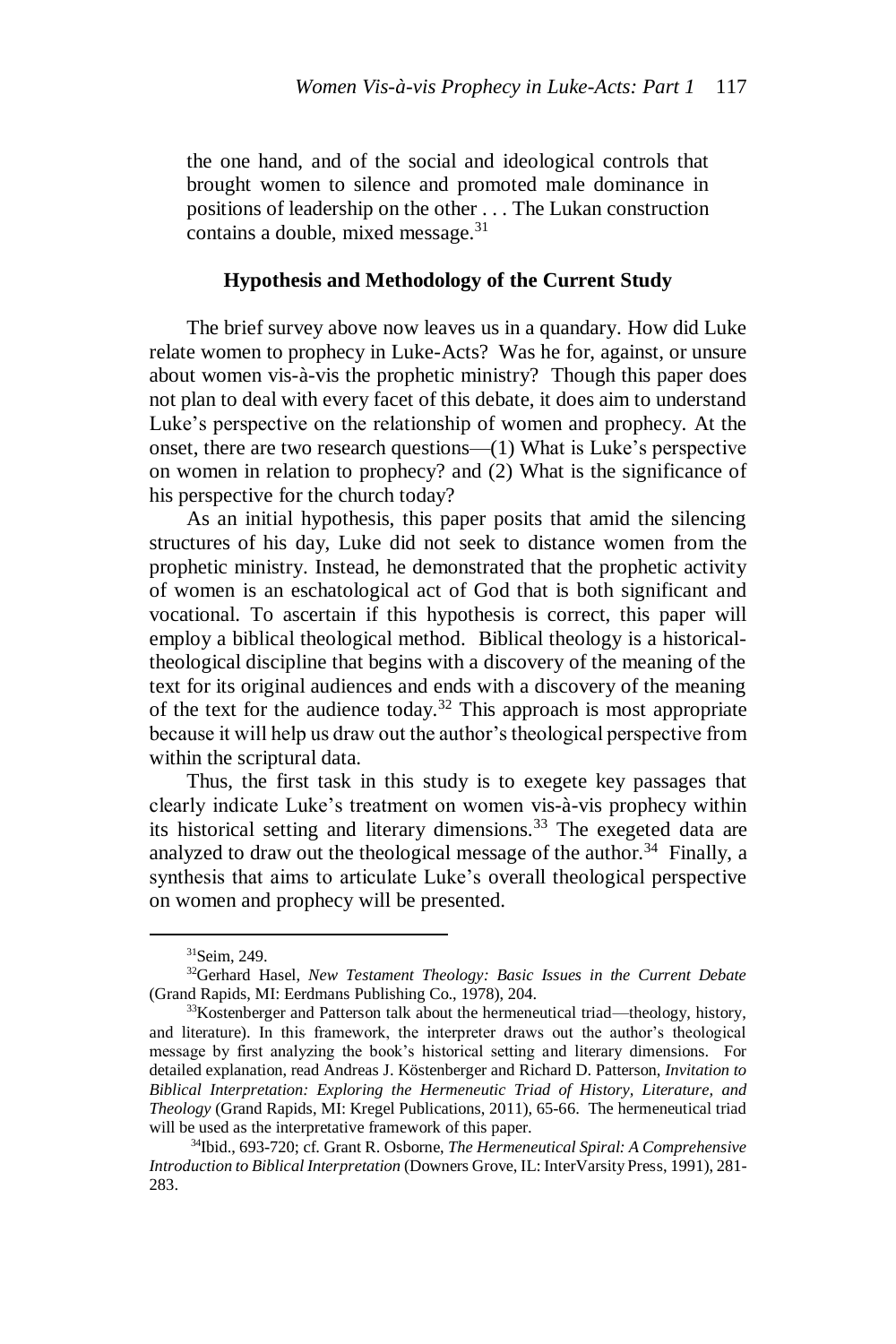#### **Prophesying Women in Luke-Acts**

In Luke-Acts, seven women were explicitly recorded to have operated in the prophetic anointing—Elizabeth, Mary, Anna, and the four daughters of Philip. In this section, we will try to draw out Luke's intention for these prophesying women.

Prophesying Women in the Gospel of Luke (1:5-2:52)

### *Elizabeth and Mary*

 $\overline{a}$ 

a. Character Analysis of Elizabeth

<sup>5</sup> Ἐγένετο ἐν ταῖς ἡμέραις Ἡρῴδου βασιλέως τῆς Ἰουδαίας ἱερεύς τις ὀνόματι Ζαχαρίας ἐξ ἐφημερίας Ἀβιά, καὶ γυνὴ αὐτῷ ἐκ τῶν θυγατέρων Ἀαρὼν καὶ τὸ ὄνομα αὐτῆς Ἐλισάβετ. <sup>6</sup>ἦσαν δὲ δίκαιοι ἀμφότεροι ἐναντίον τοῦ θεοῦ, πορευόμενοι ἐν πάσαις ταῖς ἐντολαῖς καὶ δικαιώμασιν τοῦ κυρίου ἄμεμπτοι. <sup>7</sup> καὶ οὐκ ἦν αὐτοῖς τέκνον, καθότι ἦν ἡ Ἐλισάβετ στεῖρα, καὶ ἀμφότεροι προβεβηκότες ἐν ταῖς ἡμέραις αὐτῶν ἦσαν (1:5-7 GNT).

<sup>5</sup>In the days of Herod, king of Judea, there was a priest named Zechariah, of the division of Abijah; and he had a wife of the daughters of Aaron, and her name was Elizabeth. <sup>6</sup> And they were both righteous before God, walking in all the commandments and ordinances of the Lord blameless.  $7$  But they had no child, because Elizabeth was barren, and both were advanced in years (1:5-7 RSV).

The first prophetess in the Gospel of Luke is Elizabeth. In 1:5-7, we note that: (1) she was married to a priest and was also a daughter of a priest; (2) with her husband, she was recognized as righteous and blameless before God; and (3) she was barren and advanced in years.

As Zechariah's wife, she was identified as ἐκ τῶν θυγατέρων Ἀαρὼν (*ek tōn thugaterōn Aarōn*, the female descendant of Aaron). This is an adjectival phrase that semantically emphasized her as a daughter of a priest. According to Jewish tradition, a priest's marriage to a woman with priestly blood was highly encouraged for the propagation of ancestral purity.<sup>35</sup> In fact, the son of priestly descended parents could

<sup>&</sup>lt;sup>35</sup>Priests were also allowed to marry Israelite women of non-priest parents as long as they had unblemished ancestry. Joel Green, "The Gospel of Luke" *The New International Commentary of the New Testament*, (Grand Rapids, MI: Eerdmans Publishing Co., 1997), 64.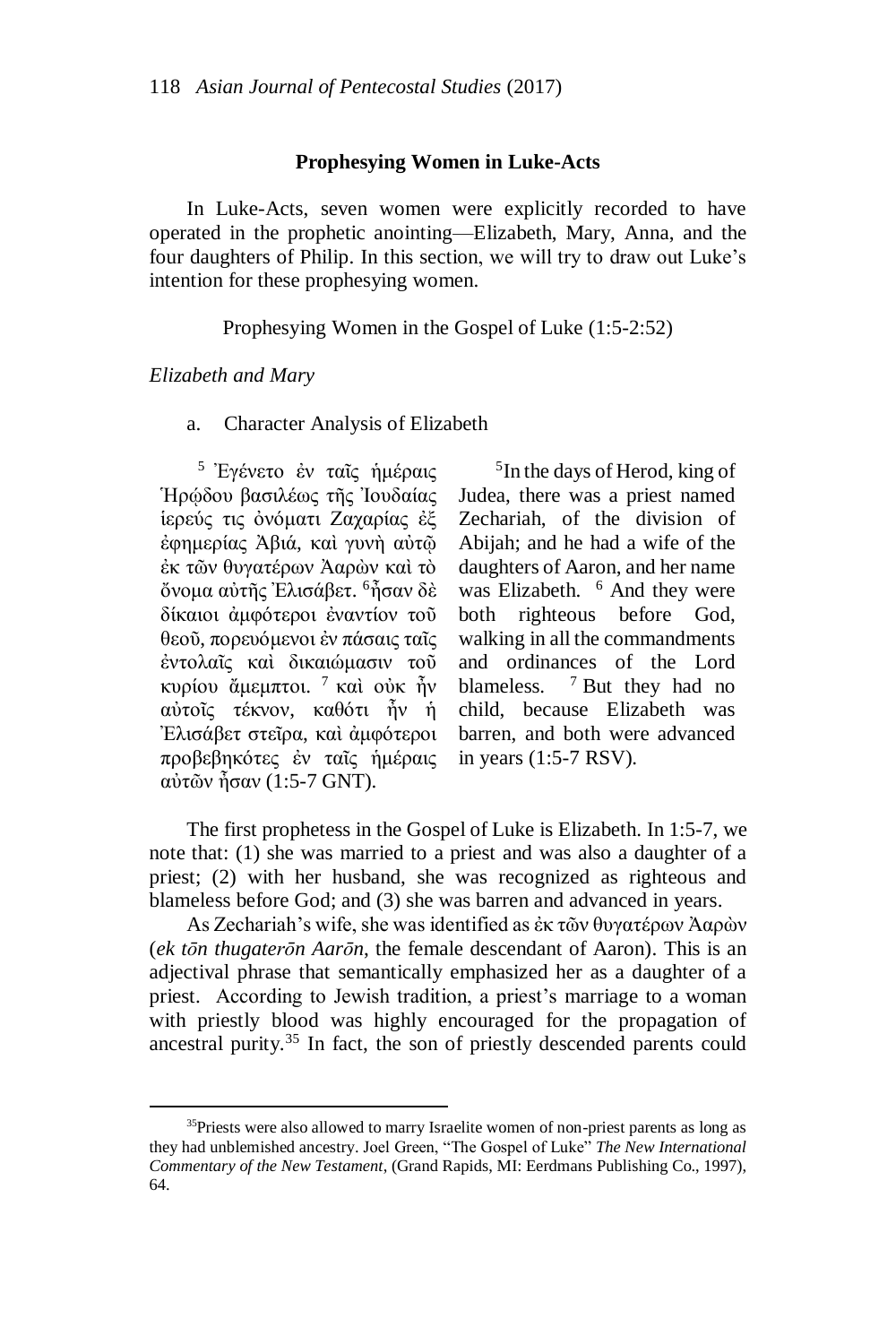inherit the office of the father.<sup>36</sup> Thus, Elizabeth was considered an honorable wife for Zechariah since she had the right heritage.

To this ancestral purity Luke adds Elizabeth's "righteousness and blamelessness." Both she and her husband were recognized as pious Jews. Luke described them as δίκαιοι (*dikaoi*, righteous). For this context, though, their righteousness referred to their conformity to the will of God as expressed in His Law.<sup>37</sup> God himself is the judge of their righteousness, as the phrase ἐναντίον τοῦ θεοῦ (*enantion tou theou*, in the sight of God) indicates. Their moral excellence was further explicated in the next clause, "walking in all the commandments and ordinances of the Lord blameless." The adjective πάσαις (*pasais*, all) points to the couple's obedience to the entire Law. Luke was emphatic in describing both Zechariah and Elizabeth as morally excellent and spiritually commendable. They were faithful Jews who led an upright life before God.<sup>38</sup> However, the couple had a tragic problem—Elizabeth was barren.

In a Jewish honor-and-shame society, a woman's barrenness was considered a disgrace and a sign of divine punishment, <sup>39</sup> which is why, given the preceding positive affirmations, v.7 is a huge let-down. Thus, we can sum up Zechariah and Elizabeth's social standing as follows:

a. Ancestral Purity (+)Honor-Shame

- b. Righteousness and blamelessness (+)Honor-Shame
- c. Childlessness/Barrenness (-)Dishonored-Shameless<sup>40</sup>

<sup>36</sup>Ibid.; cf. Leonie J. Archer, "Her Price Is Beyond Rubies: The Jewish Woman in Graeco-Roman Palestine," *Journal for the Study of the Old Testament Supplement 60*  (Sheffield, UK: Sheffield Academic, 1990), 137-139.

<sup>&</sup>lt;sup>37</sup>This fits a pre-cross righteousness, a righteousness from the perspective of God's law. Bock, *Luke,* 75.

<sup>38</sup>OT parallels: Genesis 6:8; 7:1; and Ezekiel 4:14).

<sup>39</sup>Green, *The Gospel of Luke,* 65; cf. Malina and Neyrey explain that first century Mediterranean society has a pivotal value of honor and shame. Honor means a person's (or group's) feelings of self-worth and the public, social acknowledgment of that worth. In a male and female context, honor is attributed to males, while shame to females. Shame is a woman's honor—i.e., a positive symbol meaning sensitivity for one's own reputation and sensitivity to the opinion of others. People acquire honor aspiring to a certain status and having that status socially validated. Bruce J. Malina and Jerome H. Neyrey, "Honor and Shame in Luke-Acts: Pivotal Values of the Mediterranean World" in *The Social World of Luke-Acts: Models of Interpretation*, (ed.) Jerome H. Neyrey (Peabody, MA: Hendrickson Publishers, 1991), 41-46.

<sup>40</sup>Women are shameless (not have shame) when they aspire to a certain status which is denied them. Here, Elizabeth is shameless and Zechariah dishonored in the eyes of the community due to childlessness. Ibid., 44-46.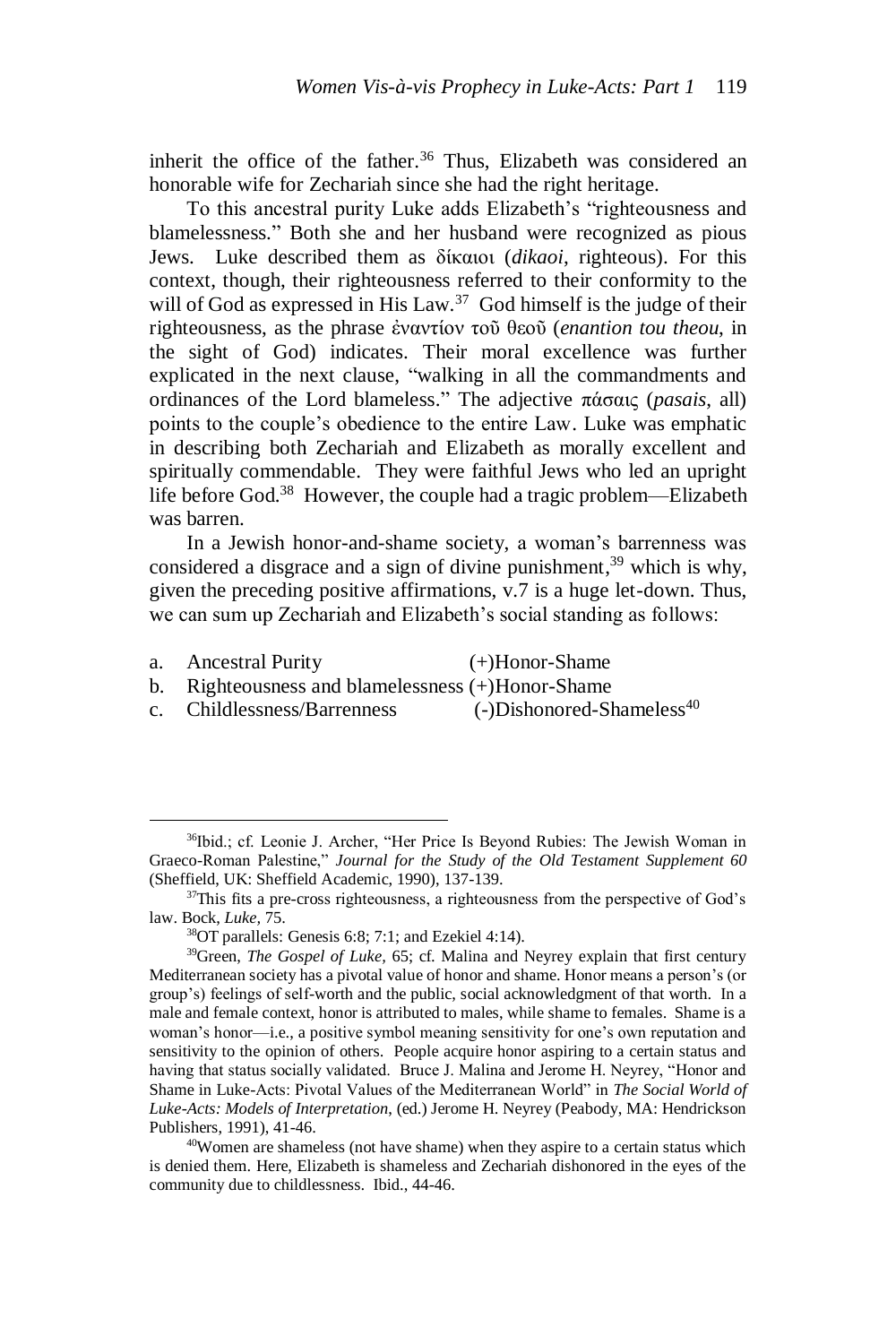In the Old Testament, the absence of children was generally seen as a reproach and the source of dishonor in the community.<sup>41</sup> The fact that the couple were both advanced in years implies the hopelessness of their situation. However, Luke's emphatic affirmations prior to v. 7 signify that Elizabeth's barrenness was neither due to sin nor divine judgment. Instead, with a mind immersed in the Old Testament, Luke uses a wellknown type-scene, known as the barren-wife type-scene. He parallels Elizabeth with other Old Testament women whose childlessness was used by God to do something extraordinary. These barren-wife types include Sarah (Gen. 18:11), Rebekah (Gen. 25:21), Rachel (Gen. 29:31), Manoah's wife (Judg. 13:2, 5), and Hannah (1 Sam. 1:1-2). Readers familiar with these Old Testament figures could anticipate a divine unfolding—a reversal that would cause great joy and wonder. $42$ 

Resolution of Elizabeth's 'hopeless situation' was presented through the announcement of John's birth (1:8-23). Luke writes this episode in a chiasm:

- A Service, sanctuary, people (vv. 8-10)
	- B Angel's appearance and Zechariah's response (vv. 11-12)
	- **C Announcement of Good News (vv. 13-17; cf. v. 19)**
	- B' Zechariah's objection and Angel's response (vv. 18-20)
- A' People, sanctuary, service (vv. 21-23)<sup>43</sup>

The crux of the narrative unit is Angel Gabriel's Good News about the birth of John, who is proclaimed as one who would bring joy not only to the formerly barren parents, but also to many who will turn to the Lord. In v. 14, Gabriel declares, "And you will have joy and gladness and many will rejoice at his birth." Bock suggests that the verb χαρήσονται (*charēsontai*, will rejoice) points to eschatological joy for John's entire ministry (summarized in vv. 13-17).<sup>44</sup> Zechariah's response, however, was not of joy but of doubt and unbelief, which resulted in his judgment—he was rendered mute by the angel.<sup>45</sup> Here we read an obvious parallel between Zechariah and Elizabeth's response to the news. If Zechariah responded with doubt, Elizabeth responded with

<sup>41</sup>Lev. 20:20-21; Jer. 22:30; 1 Sam. 1:5-4; and 2 Sam. 6:23.

 $42$ The barren-wife type-scenes contain common features: (1) recognition of a woman's barrenness, (2) announcement of her impending conception, and (3) conception and birth of a child. In narrating vv. 5-7, Luke deliberately echoes this type-scene, especially in the Abrahamic material (Gen. 11:30; 16:1) and the story of Hannah (1 Sam. 1:1-2). Green, *The Gospel of Luke,* 66.

<sup>43</sup>Green, 67.

<sup>44</sup>Bock, *Luke,* 83.

<sup>45</sup>Zechariah's muteness, though, was not entirely a judgment. It also functioned as a sign given to guarantee the promise and guard the message until its proper time. Bock 93; cf. Green, *The Gospel of Luke*, 89-90.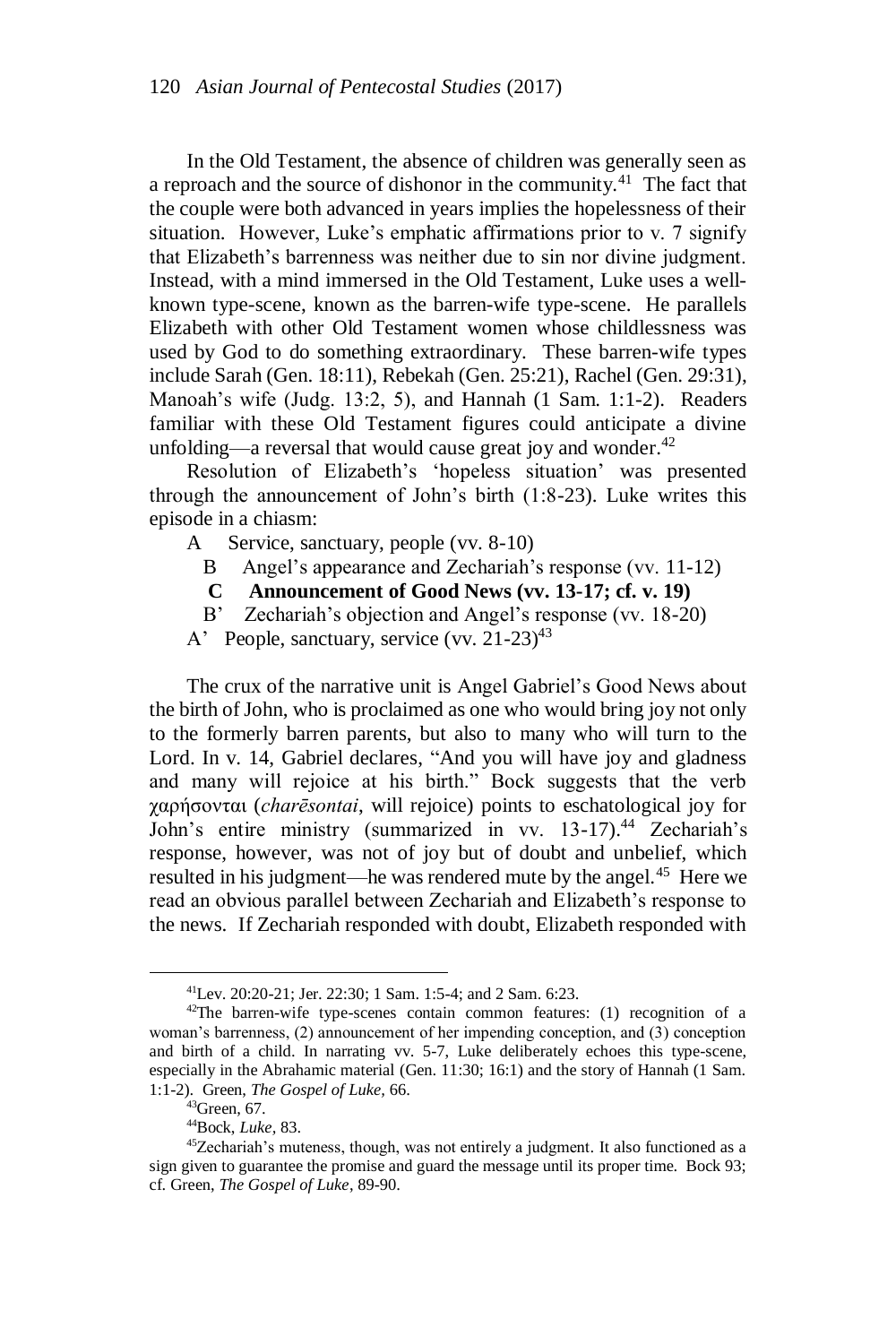open acceptance and praise. In vv. 24-25, Luke writes: "After these days his wife Elizabeth conceived, and for five months she hid herself, saying, 'Thus the Lord has done to me in the days when he looked on me, to take away my reproach among men.'"

Elizabeth's relief and acceptance of the news contrast with Zechariah's doubt. Green observes that in this passage, "A woman was put forward as a recipient of God's favor and as a model of faithfulness to God's purpose." $46$  Hence, we see Elizabeth's character here as one of commendable piety and faithfulness to God, receiving His favor with praise and belief. She is paralleled to Hannah (1 Sam. 1:19-20), to Sarah (Gen. 21:6), and especially to Rachel, who once declared, "God has taken away my reproach" (Gen. 30:22-23).<sup>47</sup>

Her story alerts readers that God is up to something, that is, He is inaugurating a new era. This era is a continuation of His dealings with Israel and is earmarked by status reversal and eschatological joy. It is also a period when one decides how to respond to the Good News. Will the readers be like Zechariah and respond with doubt? Or will they be like Elizabeth and respond with joyful acceptance and faith?

b. Character Analysis of Mary

The second prophesying woman in this narrative is Mary, the mother of Jesus. We know little about her ancestry. All that Luke reveals is that, at the time of the Annunciation, she lived in Nazareth, was a virgin, and was betrothed to Joseph, a descendant of David. The story goes:

 $^{26}{\rm Ev}$  δὲ τ<br/>థ μηνὶ τῷ ἕκτφ ἀπεστάλη ὁ ἄγγελος Γαβριὴλ ἀπὸ τοῦ θεοῦ εἰς πόλιν τῆς Γαλιλαίας ἧ ὄνομα Ναζαρὲθ <sup>27</sup>πρὸς παρθένον έμνηστευμένην ἀνδρὶ φ ὄνομα Ἰωσὴφ ἐξ οἴκου Δαυὶδ καὶ τὸ ὄνομα τῆς παρθένου Μαριάμ (1:26-27 GNT).

 $26$ In the sixth month the angel Gabriel was sent from God to a city of Galilee named Nazareth, <sup>27</sup>to a virgin betrothed to a man whose name was Joseph, of the house of David; and the virgin's name was Mary (1:26-27 RSV).

The repetitive mention of παρθένος (*parthenos*, virgin) in v. 27 reflects Luke's intent to emphasize Mary's chaste state. Although the word could refer to "girl" or "maiden," the context of the annunciation narrative makes it clear that *parthenos* meant a state of being sexually

<sup>46</sup>Green, *The Gospel of Luke,* 81.

<sup>47</sup>For a complete discussion on barren-wife type scenes, read John Petersen, *Reading Women's Stories: Female Characters in the Hebrew Bible* (Minneapolis, MN: Fortress Press, 2004), 36-37.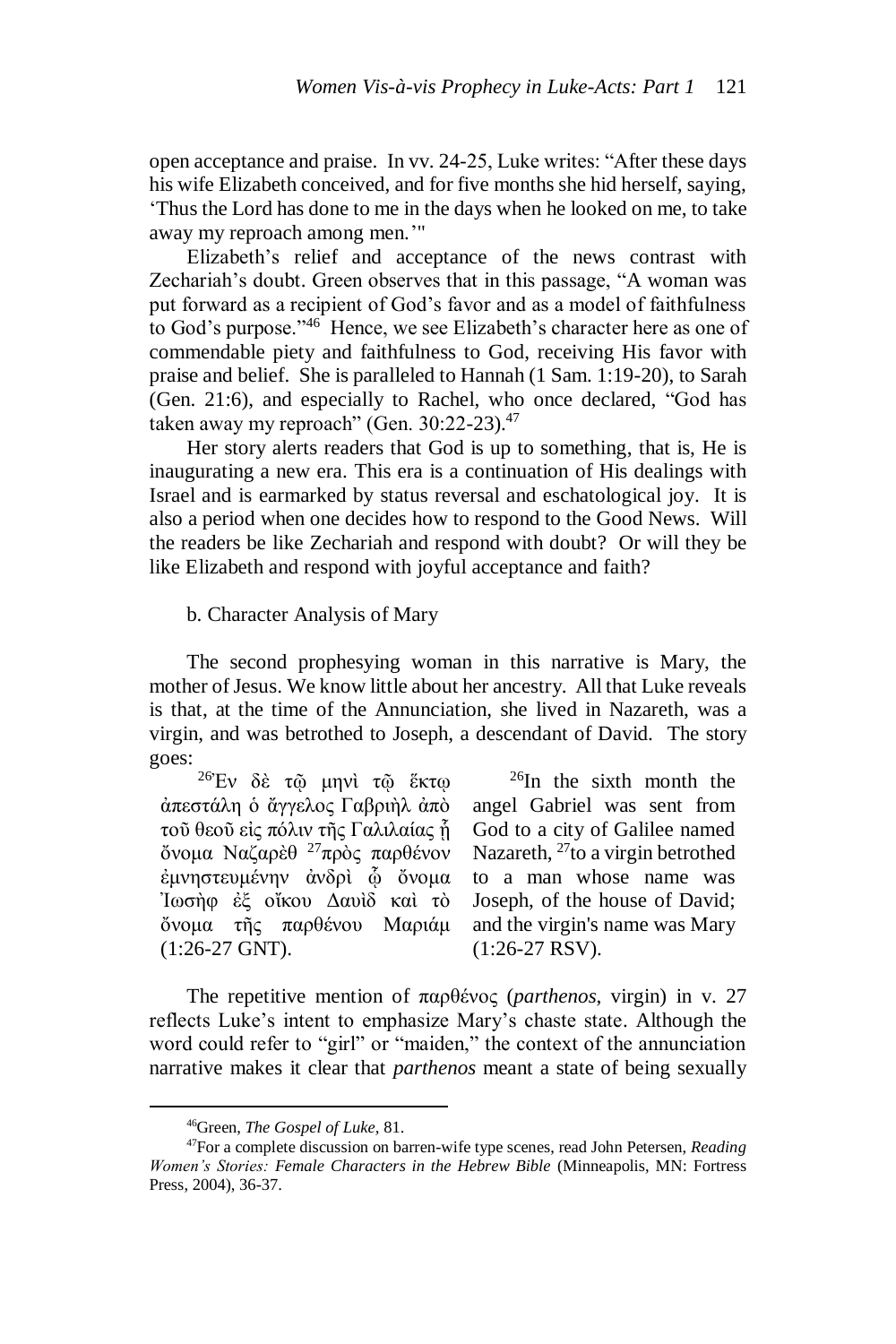untouched. Mary herself confirms this in v. 34, when she replied to the Angel: "Πῶς ἔσται τοῦτο, ἐπεὶ ἄνδρα οὐ γινώσκω" (*pōs estai touto epei andra ou ginōskō*). The word γινώσκω here denotes sexual knowledge (cf. Hebrew usage in Gen. 4:1, 17), such that Mary's response can be literally translated as: "How can this be since I have no sexual knowledge with any man?" The TEV simply translates it: "How can this be since I am a virgin?" Luke's emphasis on Mary's virginity is founded on his motivation to present Jesus' conception as unparalleled and unique. There had been no reports of virgin conception either in pre-Christian Judaism or in Paganism.<sup>48</sup> Unlike Elizabeth, Mary has no Old Testament typology. Her virgin conception is an unheard-of wonder.

The idea of a virgin conception, though, was quite astounding to Mary. Initially, she could not grasp the possibility of such phenomenon (cf. 1:34). But the Angel Gabriel's words to her were convincing and comforting. He assures that: (1) Mary is a favored one who is and will be accompanied by God (1:30); (2) she will conceive a son, destined to be the promised Davidic Messiah (1:31-33); (3) since she is a virgin (v.34), her son will be the Spirit-conceived Son of God, a creative role of the Spirit unique and unparalleled (1:35); (4) a confirmatory sign of this announcement is Elizabeth's pregnancy (1:36); and (5) nothing is impossible with God (1:37).

Gabriel affirms at the onset that Mary is a recipient of grace. In his initial address, he declares: "Χαῖρε, κεχαριτωμένη, ὁ κύριος μετὰ σοῦ" (Rejoice, favored one; the Lord is with you). The word κεχαριτωμένη (*kecharitōmenē*, favored one) connotes God's favor or grace given to a person. This address is reminiscent of Gideon's call in Judges 6:12.<sup>49</sup> Somehow Luke parallels Gabriel's address to Mary with the Angel of the Lord's address to Gideon. Hence, the annunciation to Mary is unlike that to Zechariah. In Mary's case, Luke modified the birth oracle form so that it reflects a call/commissioning narrative.<sup>50</sup> The Lucan idea is that Mary isn't just hearing a birth announcement, but also receiving a call to be the vessel for the conception and birth of the Messiah. There are risks if she accepts this. She may get into trouble with Joseph (Matt. 1:18- 19); she may be identified as either shameless or without honor if she is suspected of adultery; and/or if convicted, she may be stoned to death. However, the Angel's statement — "The Lord is with you!" (v.28)—and

<sup>48</sup>Some consider the young woman in Isa. 7:14 as a precursor to Mary, but Nolland asserts that the Jews never read Isaiah 7:14 in this way. The idea of virgin conception was also not borrowed from Paganism. The fact that Jesus was born without a human father (a true parthogenesis) is unprecedented. John Nolland, *Word Biblical Commentary: Luke 1:1-9:20,* 35A (Colombia: Word, Inc., 1989), 58.

<sup>49</sup>J. Reiling and J. L. Swellengrebel, *A Translator's Handbook of the Gospel of Luke*, Helps for Translators Series, (New York, NY: United Bible Societies, 1971), 51.

<sup>50</sup>Nolland, 40-41.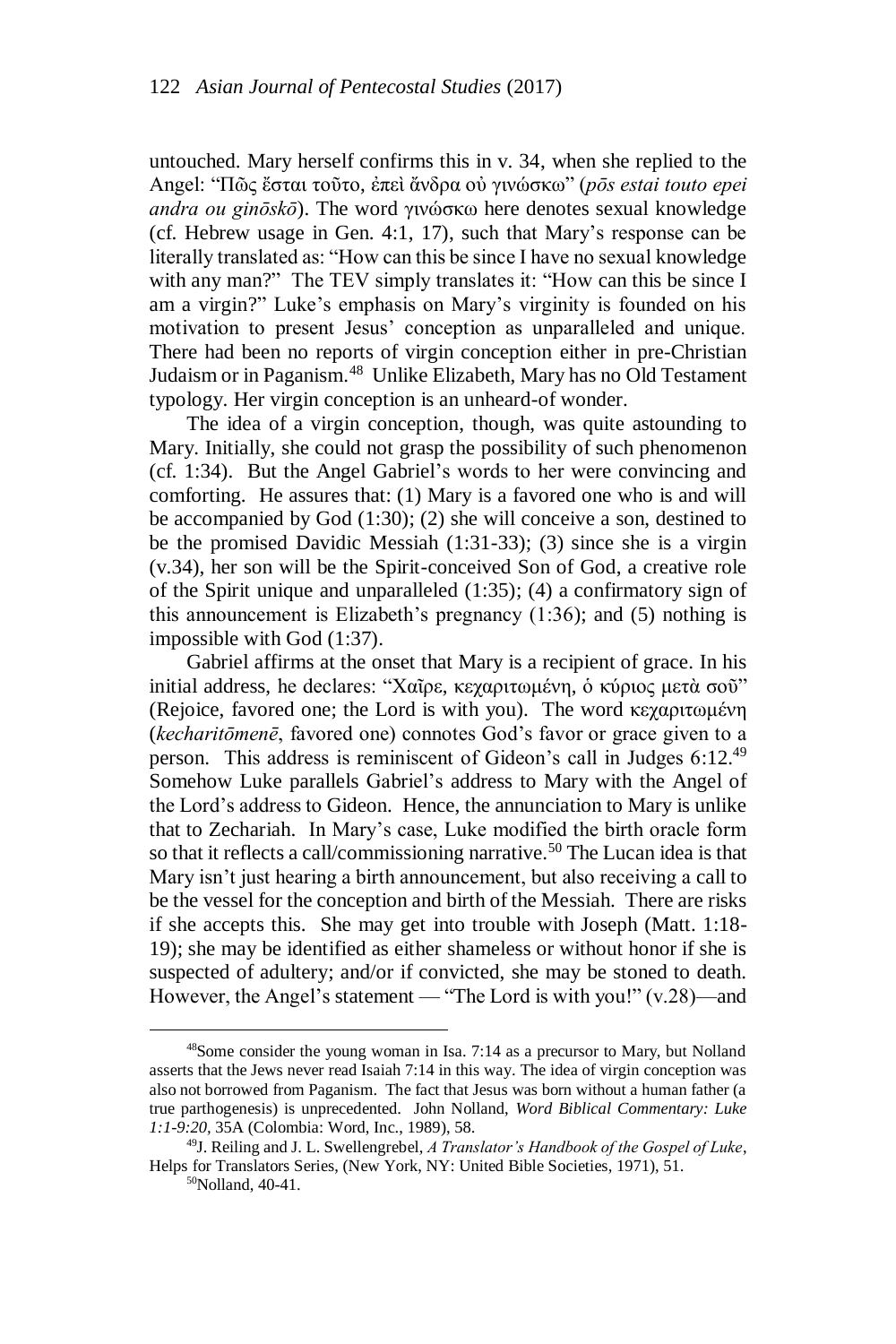his comforting words—"Do not be afraid, Mary, for you have found favor with God" (v. 30)—assures her (and the readers) that this is divinely initiated.

In fact, the phrase, "for you have found favor with God," is a wellknown Old Testament one.<sup>51</sup> Usually it is used to refer to a favor received because of a request made or a reward for good deeds.<sup>52</sup> However, in Mary's case, the χάριν (*charin*, grace or favor) was given freely out of God's good pleasure. The use of  $\gamma \dot{\alpha}$  pus as favor freely given, is repetitive in Luke-Acts (cf. Lk. 2:40; Acts 7:10, 46; 11:23; 13:43; 14:3). In this context, then, Mary's character exemplifies a person who received God's special favor, not because of her deeds or of an earnest for it, but because of God's initiative. She is an object of His initiative and grace.

Furthermore, Mary's attitude was that of a model saint. She replied to Gabriel, "Behold, I am the handmaid of the Lord; let it be to me according to your word" (v. 38). Mary demonstrated her readiness (Ἰδοὺ, behold)<sup>53</sup> and her humility by declaring her status as ἡ δούλη κυρίου (*hē doulē kuriou*, the bondmaid or female servant of the Lord).<sup>54</sup> With willingness she declares: γένοιτό μοι κατὰ τὸ ῥῆμά σου (*genoito moi kata to rēma sou—*i.e., let it happen to me or let this be whenever he pleases, according to your word).<sup>55</sup>

Thus, we see Mary's character transforming from perplexity to humble acceptance. Her acceptance is significant, taken at a possible personal loss. There is risk in submitting to God's plan; but as the δούλη of God, she willingly accepts her call. Luke's portrayal of Mary is as a round character. She was portrayed first as perplexed with the sudden announcement, but later received God's message and bravely accepted a call that is unique in human history. She submitted herself to the plan of God at the risk of socio-religious stigma. She is a model believer, an object of God's initiative and grace, and a pattern of faith.

<sup>51</sup>Reilling and Swellengrebel, 53-54.

<sup>52</sup>Ibid.

<sup>53</sup>The word Ἰδοὺ (*idou*, behold) is a Hebraism that expresses readiness to serve or listen (cf. 1 Sam. 3:5, 6, 8). Reilling and Swellengrebel, 63.

<sup>54</sup>The word δούλη (*doulē*, like *doulos*) is used when someone of high rank is addressed by somebody of lower rank. Walter Bauer, William Arndt, F. Wilbur Gingrich, and Frederick Danker, *A Greek-English Lexicon of the New Testament and other Early Christian Literature* (Chicago, IL: University of Chicago Press, 2000), 205; cf. Acts 2:18 from the Joel 2 citation; cf. 1 Samuel 1:11 (Hannah's response).

<sup>55</sup>The optative mood of γένοιτό (*genoito*, let this be) connotes her acceptance of the announcement and call.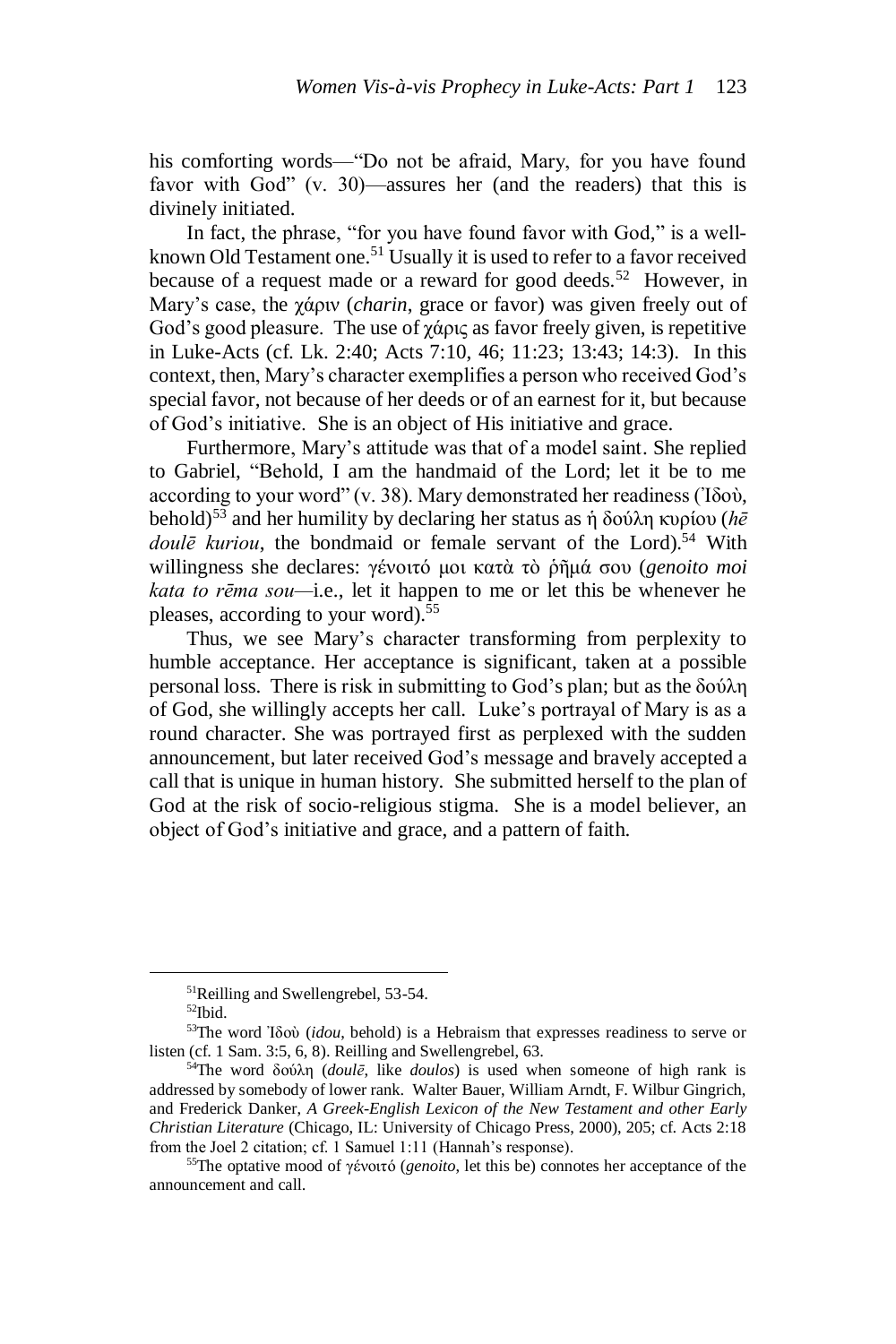c. Elizabeth and Mary's Prophesying (1:39-56)

Lastly, these two meet when, with haste (μετὰ σπουδῆς, *meta*  spoudēs), Mary travels to Elizabeth's hometown.<sup>56</sup> Some have commented that this hasty action would be out of character for the chaste woman,<sup>57</sup> especially since the journey to the hill country of Judea would take three to five days.<sup>58</sup> But in the narrative context, Luke impresses a sense of eagerness to confirm that which Gabriel announced to Mary. Her haste is better understood as an eagerness to visit Elizabeth, with whom she shares a miraculous motherhood. Mary's departure reflected instant obedience to God's leading. Luke frames this episode in a travel motif:

A. Mary travels to Elizabeth's town (v. 39)

B. Mary's greeting (v. 40)

C. The Baby's response and Elizabeth's infilling (v. 41)

C'. Elizabeth's explanation and prophetic utterance (vv. 42-45)

B'. Mary's *Magnificat* (vv. 46-55)

A'. After three months, Mary travels back to Nazareth (v. 56)

Within this frame, Luke highlights the interaction between the two women, as well as the phenomena of their prophesying. The story goes:

<sup>41</sup>καὶ ἐγένετο ὡς κοιλίᾳ αὐτῆς, καὶ ἐπλήσθη Holy Spirit (1:41 RSV) πνεύματος ἁγίου ἡ Ἐλισάβετ, (1:41 GNT)

 $\overline{a}$ 

ἤκουσεν τὸν ἀσπασμὸν τῆς heard the greeting of Mary, the Μαρίας ἡ Ἐλισάβετ, babe leaped in her womb; and ἐσκίρτησεν τὸ βρέφος ἐν τῇ Elizabeth was filled with the <sup>41</sup>And when Elizabeth

<sup>&</sup>lt;sup>56</sup>Unique in the Gospels, this account has no parallel stories. It is also significant because it not only links the two birth oracles, but also the two birth events. However, the source of this account is disputed. Many argue that Luke created the scene to parallel John and Jesus, while others say that the account came to Luke in its present form. Bock asserts that the closest possibility is that Luke arranged the materials together with the other infancy traditions. His parallelism does not necessarily mean he composed the scene, especially since some details are unnecessary if parallelism was Luke's main concern. These details cannot be explained by a theory of Lucan creation. For further explanation, see Bock, *Luke*, 101, 132-133.

<sup>57</sup>Blaise Hospodar, "*Meta Spoudes* in Lk. 1:39," *Catholic Biblical Quarterly* 18 (1956), 14-18.

<sup>58</sup>Elizabeth's hometown would be in the hill country of Judea just outside Jerusalem. It is estimated to be 70-80 miles from Nazareth and would take 3-5 days of travel. Mark L. Strauss, "Luke" in *Zondervan Illustrated Bible Backgrounds Commentary*, ed. Clinton Arnold (Grand Rapids, MI: Zondervan, 2002), 334.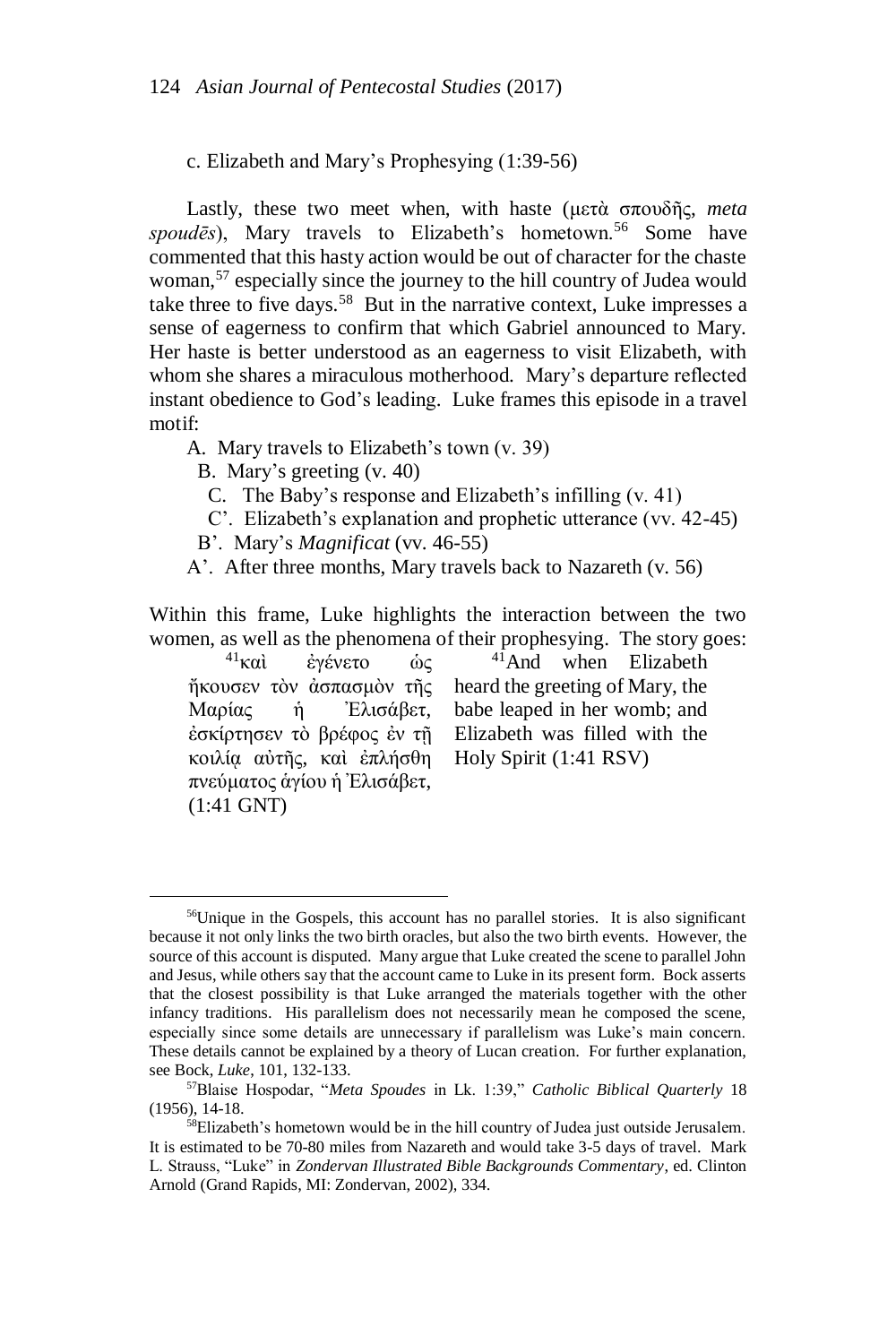At Mary's greeting, the babe in Elizabeth's womb "leaped" (v. 41a). In the Old Testament, leaping was an expression of joy (Mal. 4:2)—e.g., David leaped and danced before the Lord (2 Sam. 6:16). Jewish tradition also accepts the idea of unborn children anticipating prenatally their later positions in life (cf. Gen. 25:22-23).<sup>59</sup> Thus, when the Spirit-filled baby in Elizabeth's womb (cf. Lk. 1:15) reacted to the presence of the Baby in Mary's womb, the former was attesting to the Lordship of the latter.

Luke uses this to testify to the superiority of Jesus, but at the same time to give a prolepsis of John the Baptist's ministry as the prophetic forerunner of the Messiah. This prenatal activity is confirmed by Elizabeth's explanation of the baby's joyful recognition of his Lord (v. 44).<sup>60</sup> The fact that Luke did not narrate how Elizabeth knew about Mary's pregnancy strongly impresses upon readers that her perception came from the Spirit's revelation. Elizabeth, who felt the baby's movement, had been ἐπλήσθη πνεύματος ἁγίου (*eplēsthē pneumatos hagiou*, filled with the Holy Spirit, v. 41b) at that same moment. In the Old Testament, the term "filled with the Spirit" was often associated with the Spirit's charismatic/prophetic activity. 61

Luke follows this association by characterizing the Holy Spirit in Luke-Acts as the Spirit of prophecy.<sup>62</sup> The phrase "filled with the Holy Spirit" appears three times in the Lucan Gospel, while it appears six

<sup>59</sup>However, it is doubtful that the struggle between Jacob and Esau is in view here. David W. Pao and Eckhard J. Schnabel, "Luke" in *Commentary on the New Testament Use of the Old Testament*, eds. G. K. Beale and D. A. Carson (Ada, MI: Baker Academic, 2007), 260.

 $60$ Nolland, 66.

 $61$ It occurs five times in LXX (Exod. 28:3; 31:3; 35:31; Deut. 34:9; Isa. 11:3). In all five occurrences, the term "filled with the Spirit" invariably describes a charismatic activity of the Holy Spirit. Roger Stronstad, *The Prophethood of All Believers: A Study in Luke's Charismatic Theology* (Sheffield, UK: Sheffield Academic Press, 1999, 2003)*,* 66. cf. Strauss, 334.

 $62$ Discussions on Luke's pneumatology and view on prophecy can be read from the works of the following scholars: P. S. Minear, *To Heal and to Reveal: Prophetic Vocation According to Luke* (New York, NY: Seabury Press, 1976); D. Hill, *New Testament Prophecy* (London, UK: Marshall, Morgan, & Scott, 1979); Youngmo Cho, *Spirit and Kingdom in the Writings of Luke and Paul: An Attempt to Reconcile these Concepts* (Eugene, OR: Wipf and Stock, 2005); Robert P. Menzies, *The Development of Early Christian Pneumatology with Special Reference to Luke-Acts,* Journal for the Study of the New Testament, Supplement Series 54 (Sheffield, UK: JSOT Press, 1991); *idem.,* "The Distinctive Character of Luke's Pneumatology", *Paraclete 25* (1991), 17-30; *idem.,* "The Spirit of Prophecy, Luke-Acts and Pentecostal Theology: A Response to Max Turner," *Journal of Pentecostal Theology* 15 (1999), 49-74; Roger Stronstad, "Prophethood of All Believers: A Study of Luke's Charismatic Theology*,*" *Journal of Pentecostal Theology*, Sup Series 16 (Sheffield, UK: Sheffield Academic Press, 1999); *idem., The Charismatic Theology of St. Luke*, rev. ed. (Peabody, MA: Hendrickson Publishers, 2012); Craig Keener, *The Spirit in the Gospel and Acts: Divine Purity and Power* (Peabody, MA: Hendrickson Publishers, 1997).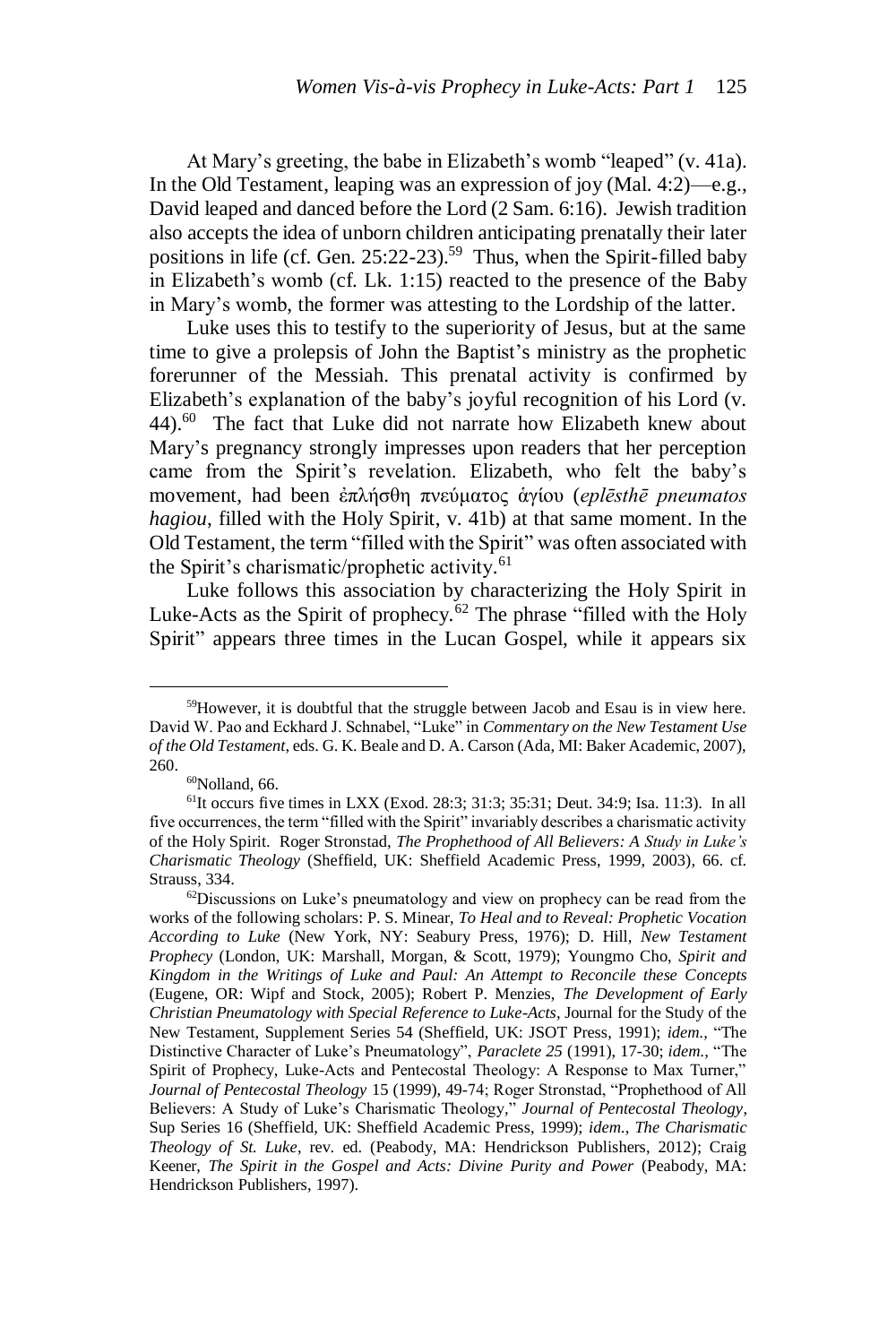times in the Book of Acts.<sup>63</sup> In both, Luke uses the phrase to identify the source of prophetic enabling.<sup>64</sup> For instance, in the Gospel, having been filled with the Spirit, Elizabeth uttered an inspired speech (1:41). Zechariah, too, after being filled, prophesied about the Messiah and the fulfillment of God's plan of salvation through Him (1:67-79). John the Baptist, who had been filled from the womb, grew in wisdom and ministered as a prophet. For Luke, then, being "filled with the Spirit" is being enabled by the Spirit to function in the prophetic anointing.

This proposition is demonstrated in 1:41-45, where a Spirit-filled Elizabeth witnessed to the unborn Messiah. Through charismatic inspiration she cried out:<sup>65</sup>

Blessed are you among women, and blessed is the fruit of your womb! And why is this granted me, that the mother of my Lord should come to me? For behold, when the voice of your greeting came to my ears, the babe in my womb leaped for joy. And blessed is she who believed that there would be a fulfillment of what was spoken to her from the Lord (1:42- 45 RSV).

Here we read Elizabeth's prophetic speech/praise. She witnesses to the Lordship of the unborn Jesus and reaffirms the favored status of Mary, in congruence with Gabriel's prior declaration. She explicitly identifies Mary as "the mother of my Lord" and interprets the supernatural recognition of the unborn John as a leap for joy (ἀγαλλιάσει, *agalliasei*)—a joy which looks back to 1:14 and proleptically looks forward to 1:47, where rejoicing is related to God's redemptive action. Lastly, she addresses Mary as blessed, happy, or fortunate (μακαρία, *makaria*) because of her faith. Elizabeth, too, expresses certainty that God's promises will be fulfilled. Overall, her prophetic speech/praise can only come from a charismatic revelation of God's activity and plan in the life of Mary and the unborn Messiah. Her humility and joy at being part of this divine unfolding are also evident in her speech. Clearly, Luke identified her here as a prophetess who uttered inspired speech/praise, received charismatic revelation, and experienced eschatological joy and wonder in the redemptive act of God.

<sup>63</sup>Lk. 1:15, 41, 67; Acts 2: 4; 4:8, 31; 9:17; 13:9, 52.

<sup>64</sup>This prophetic enabling in Luke-Acts consisted of inspired utterance (Lk. 1:67; Acts 2:4; 4:8), charismatic revelation (Lk. 1:41), accompanying signs (Acts 9:17; 13:9), and eschatological joy (Acts 13:52).

<sup>65</sup>Aνεφώνησεν (*anaphōnein*, to cry out) is used in Koine Greek for solemn or significant announcements. Bock, 136.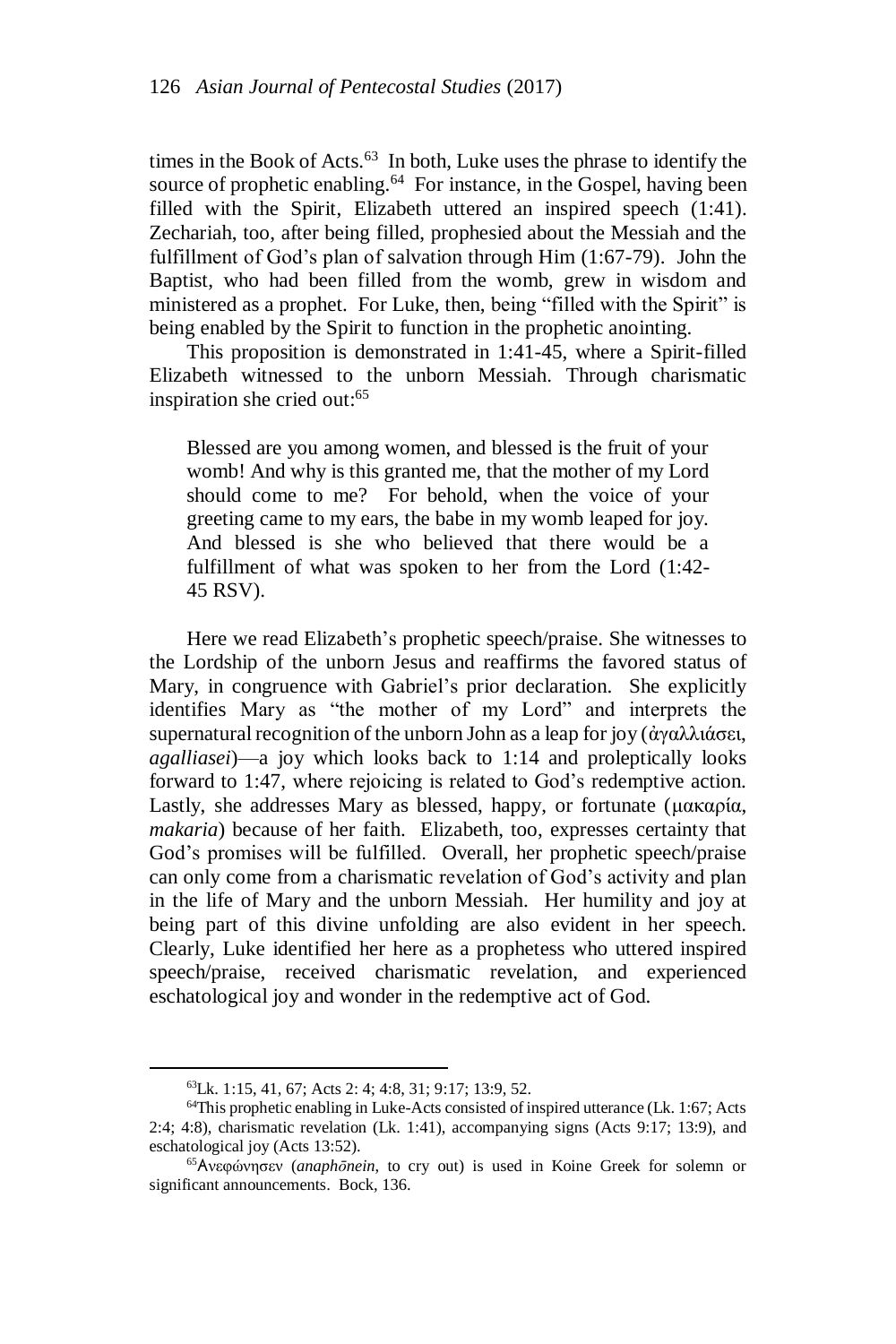Mary responded to Elizabeth's prophetic speech by bursting out with a Spirit-inspired hymn.<sup>66</sup> Her *Magnificat* may be considered as a prophetic hymn/song.<sup>67</sup> First, she identifies God as the origin of her rejoicing. The phrase, καὶ ἠγαλλίασεν τὸ πνεῦμά μου (*kai ēgalliasen to pneuma mou*, and my spirit rejoices) in v. 47 connotes a rejoicing due to the Spirit's revelation of God's acts. She rejoices in the unfolding of God's plan of salvation and in the favorable role she has been given in that plan. Second, she exalts God's gracious dealings with Israel and with those who fear him from generation to generation (v. 50). The entire hymn is ripe with the theme of eschatological reversal—i.e., those considered lowly, powerless, and underprivileged will be raised up, while the proud, powerful, and oppressive will be brought down (vv. 52- 53).<sup>68</sup>

Lastly, the hymn declares the certainty of the fulfillment of God's promises to Israel (vv. 55a-55b). Hence, her *Magnificat* is a prophetic hymn which proclaims that the miraculous conception of the Messiah has set into motion God's eschatological work. The advent of God's kingdom has occurred and salvation has come. In this narrative unit, Elizabeth and Mary are both characterized as pious women, models of faith, and operating in prophecy as the Spirit inspired them. Their prophetic utterances are verbal (either as speech or song), charismatically inspired, and filled with eschatological joy and wonder. Their miraculous motherhood, although not linked to the prophetic ministry, plays a role in God's plan of salvation and sets in motion the eschatological in-breaking of God's kingdom.

#### *Anna, the Prophetess*

 $\overline{a}$ 

a. Character Analysis of Anna

<sup>36</sup>Καὶ ἦν Ἅννα προφῆτις, θυγάτηρ Φανουήλ, ἐκ φυλῆς prophetess, Anna, the daughter of Ἀσήρ· αὕτη προβεβηκυῖα ἐν Phanuel, of the tribe of Asher; she <sup>36</sup>And there was a

<sup>66</sup>Cho asserts that Mary's *Magnificat* is derived from the inspiration of the Spirit, contra Dunn who argues that the Spirit only functions soteriologically in relation to Mary. Cho, *Spirit and Kingdom,* 139; cf. J. D. G. Dunn, "Baptism in the Spirit: A Response to Pentecostal Scholarship on Luke-Acts," *Journal of Pentecostal Theology 3* (1993), 3-27.

<sup>67</sup>Mary's *Magnificat* has the features of Jewish poetry as well as of prophetic hymns, which contains a forth- telling and foreshadowing of God's salvific act, rooted in His covenantal promises. For further discussion on prophetic hymns, read Köstenberger and Patterson, 326, 339-340.

<sup>68</sup>The contrasting fates of the rich and the poor illustrate "eschatological reversal," where God's peaceful and just kingdom is declared as in-breaking or coming in his actions. There is a certainty to God's fulfillment of his promises to his people Israel. Bock, *Luke,*  147.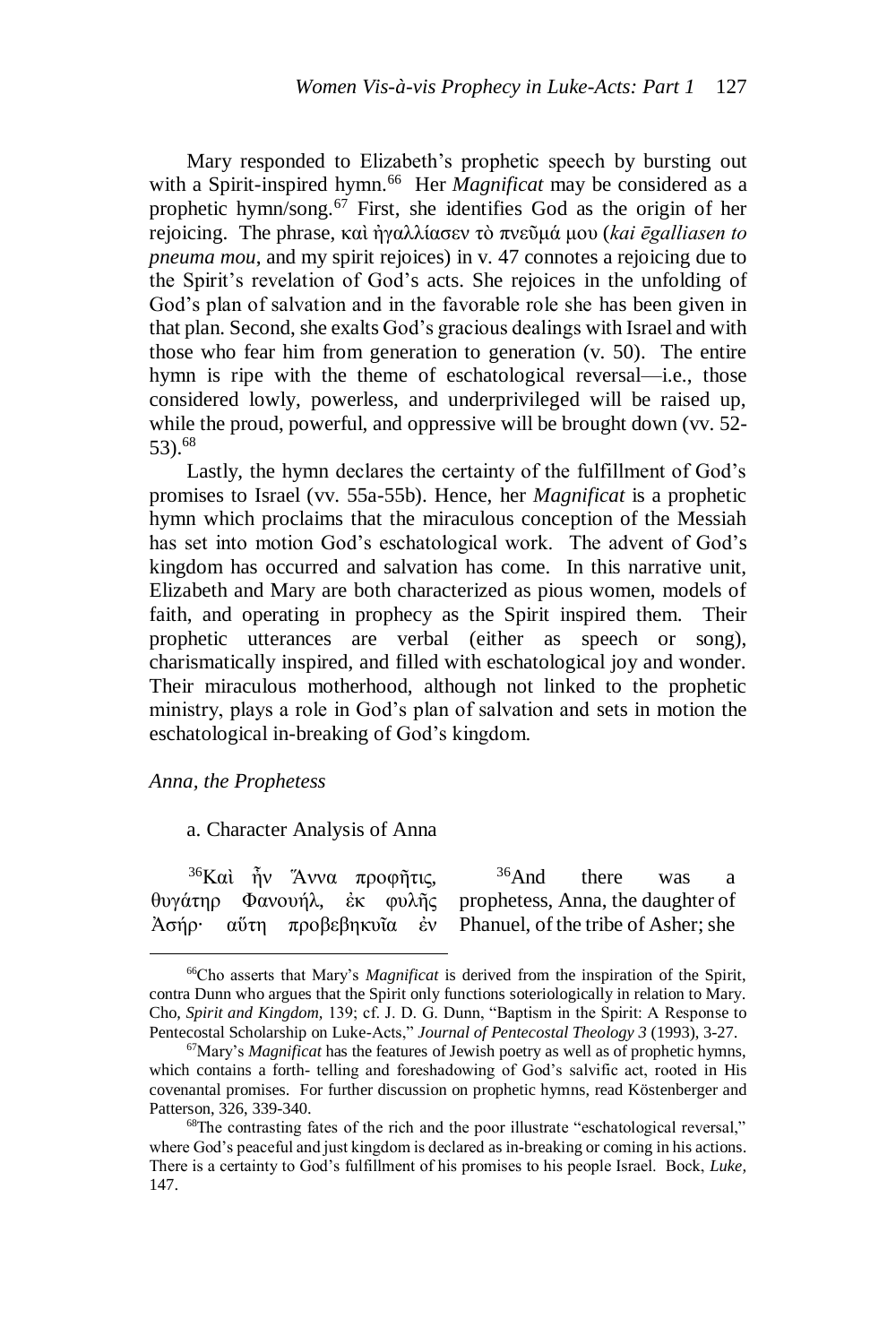ἡμέραις πολλαῖς, ζήσασα μετὰ ἀνδρὸς ἔτη ἑπτὰ ἀπὸ τῆς παρθενίας αὐτῆς <sup>37</sup>καὶ αὐτὴ χήρα ἕως ἐτῶν ὀγδοήκοντα τεσσάρων, ἣ οὐκ ἀφίστατο τοῦ ἱεροῦ νηστείαις καὶ δεήσεσιν λατρεύουσα νύκτα καὶ ἡμέραν. (2:36-37 GNT)

 $\overline{a}$ 

was of a great age, having lived with her husband seven years from her virginity,  $37$  and as a widow till she was eighty-four. She did not depart from the temple, worshiping with fasting and prayer night and day. (2:36- 37 RSV)

After Jesus' birth, his parents brought him to the temple in Jerusalem (2:22). There the baby Jesus was first seen by Simeon (2:23-35) and then by Anna (2:36-38). Luke presents these two characters in a gender doublet or man-woman pair,<sup>69</sup> both being prophets of Jewish piety. As a counterpart to Simeon, Anna is immediately introduced as a prophetess from the tribe of Asher. As such, Luke places her in a category with Old Testament prophetesses like Miriam (Ex. 15:20), Deborah (Judg. 4:4), Huldah (2 Kings 22:14), Noadiah (Neh. 6:14), and Isaiah's wife (Isa. 8:3).<sup>70</sup> The explicit designation of her prophetic office identifies Anna as a revelatory agent of God. By implication, she is a woman endowed with the Spirit (cf. 1:67; 2:25). In verses 36-37, Luke adds to her prophetic activity a lifestyle of piety and devotion. Her biographical data are as follows:

| <b>Description</b>         | <b>Significance</b>             |
|----------------------------|---------------------------------|
| 1. She was a daughter of   | -- She is a faithful Jew; an    |
| Phanuel from the tribe of  | Israelite descendant.           |
| Asher.                     | -- She is a symbol of           |
| 2. She was of great age.   | respectful status in her        |
| 3. She was a widow for a   | world. <sup>71</sup>            |
| long time.                 | -- She is an ascetic figure,    |
| 4. She did not depart from | marrying only once and          |
| the temple but worshipped  | then devoting herself to        |
|                            | God in widowhood. <sup>72</sup> |

<sup>69</sup>The use of gender doublets or man-woman parallel is plentiful in Luke-Acts. A comprehensive list can be read in: Seim, *Double Message,* 15.

 $70$ In the Talmud, seven Old Testament women are identified as prophetesses—Sarah, Miriam, Deborah, Hannah, Abigail, Huldah, and Esther. Strauss, 347; cf. Bock, *Luke,* 251.

<sup>71</sup>The redundant phrase αὕτη προβεβηκυῖα ἐν ἡμέραις πολλαῖς (*hautē probebēkuia en hēmerais pollais*) is a Hebraism that translates literally as "she was very old in her many days" (cf. Gen. 18:11; Josh. 13:1; 23:1). Bock, 251. This advanced age is a symbol of respectful status. Green, *The Gospel of Luke,* 151.

 $72$ Luke shares features with Judaism, since in the latter, widowhood served as models. A paradigmatic example is Judith, the pious heroine of Israel (Jdt. 16:23). Green, *The Gospel of Luke,* 151; cf. Seim, *Double Message,* 185-248.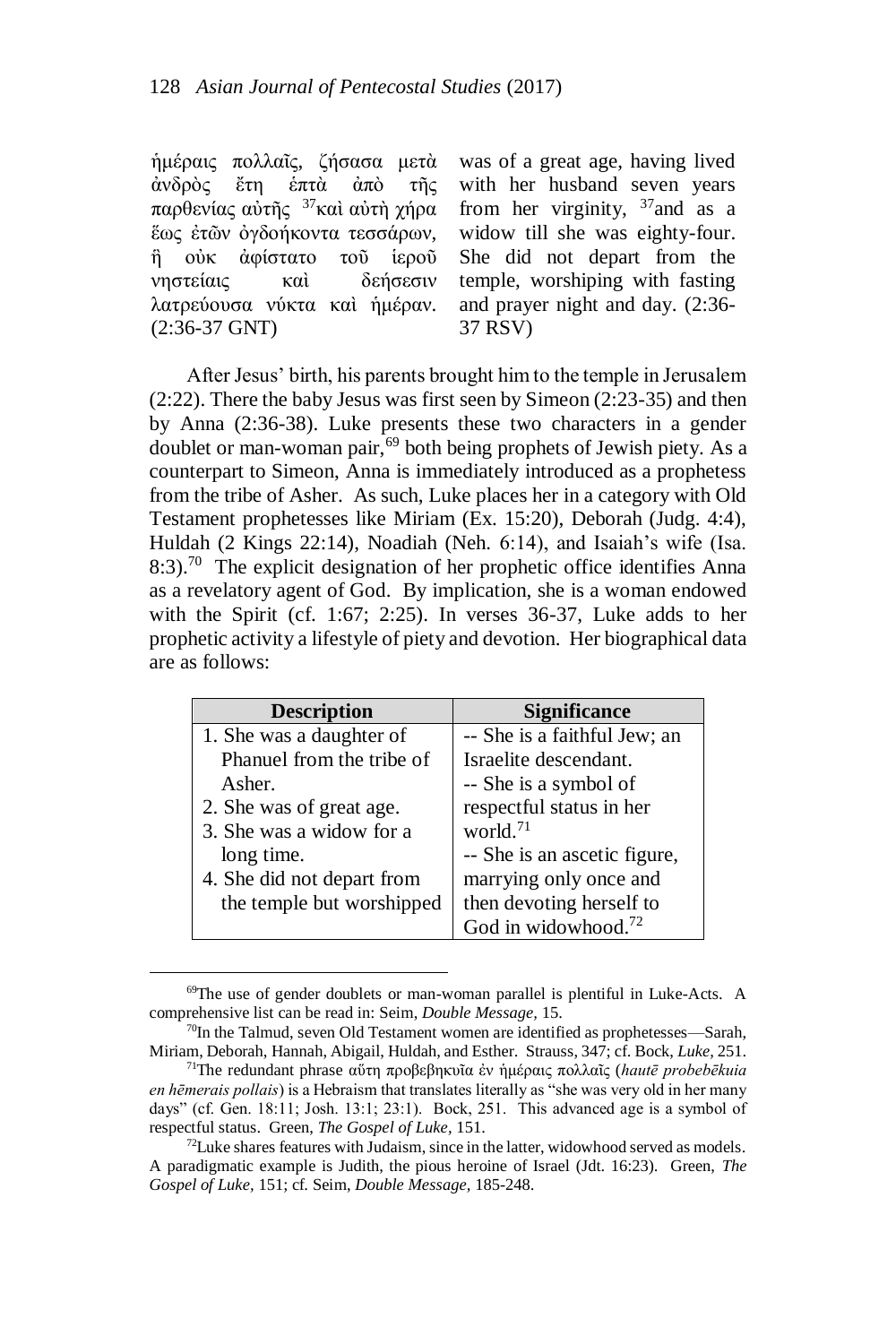| with fasting and prayer<br>night and day. | -- She demonstrated<br>extraordinary devotion to<br>the worship of God and to |
|-------------------------------------------|-------------------------------------------------------------------------------|
|                                           | prayer.                                                                       |

Overall, Anna is a perfect example of female piety. Her piety and devotion serve as the background and justification for her primary narrative role as a prophetess.

b. Anna's Prophesying (2:38)

<sup>38</sup>καὶ αὐτῆ τῆ ὥρα ἐπιστᾶσα ἀνθωμολογεῖτο τῷ θεῷ καὶ ἐλάλει περὶ αὐτοῦ πᾶσιν τοῖς προσδεχομένοις λύτρωσιν Ἰερουσαλήμ. (2:38 GNT)

<sup>38</sup>And coming up at that very hour she gave thanks to God, and spoke of him to all who were looking for the redemption of Jerusalem. (2:38 RSV)

The phrase "καὶ αὐτῇ τῇ ὥρᾳ ἐπιστᾶσα" (*kai autē tē hōra epistasa,*  and coming up at that very hour*)* indicates that Anna came up to the temple at the exact hour Jesus was presented by his parents. Here we read a strong connotation of divine orchestration, because her coming to the temple at that moment couldn't have been a coincidence. Given the charismatic insight that is characteristic of the prophetic vocation, the Holy Spirit most likely led her to the baby at that exact moment. Recognizing the child and his significance to Israel, she immediately offers praise (ἀνθωμολογεῖτο, *anthōmologeito*) to God.<sup>73</sup> Her instant response comes from an acknowledgement that her "praying and fasting night and day" has not been in vain. In the Messiah she sees the answer to her prayers and the fulfillment of Israel's hope of redemption. She goes on to proclaim about Jesus to all who were looking for the redemption of Jerusalem. The word "Jerusalem" here represents all of Israel, especially those who await the Messianic redemption (cf. Zeph. 3:14-20; Isa. 40:2; Zech. 9:9f).

Anna's prophesying, although not recorded word for word, (1) contains the Good News of God's redemption through the birth of Jesus, (2) declares that fulfilment of God's promise has come, and (3) overall reflects the same content and mood of Mary's *Magnificat* and Zehcariah's *Benedictus*. <sup>74</sup> Unlike Simeon, her prophesying was not only addressed to the parents, but also was far-reaching and enduring. The word ἐλάλει, in "καὶ ἐλάλει περὶ αὐτοῦ" (*kai elalei peri autou*, and she

<sup>73</sup>*Anthōmologeito* is a hapax legomena that refers to giving of praise in exchange for God's act. Bock, *Luke*, 252-253.

<sup>74</sup>Ibid.*,* 253.